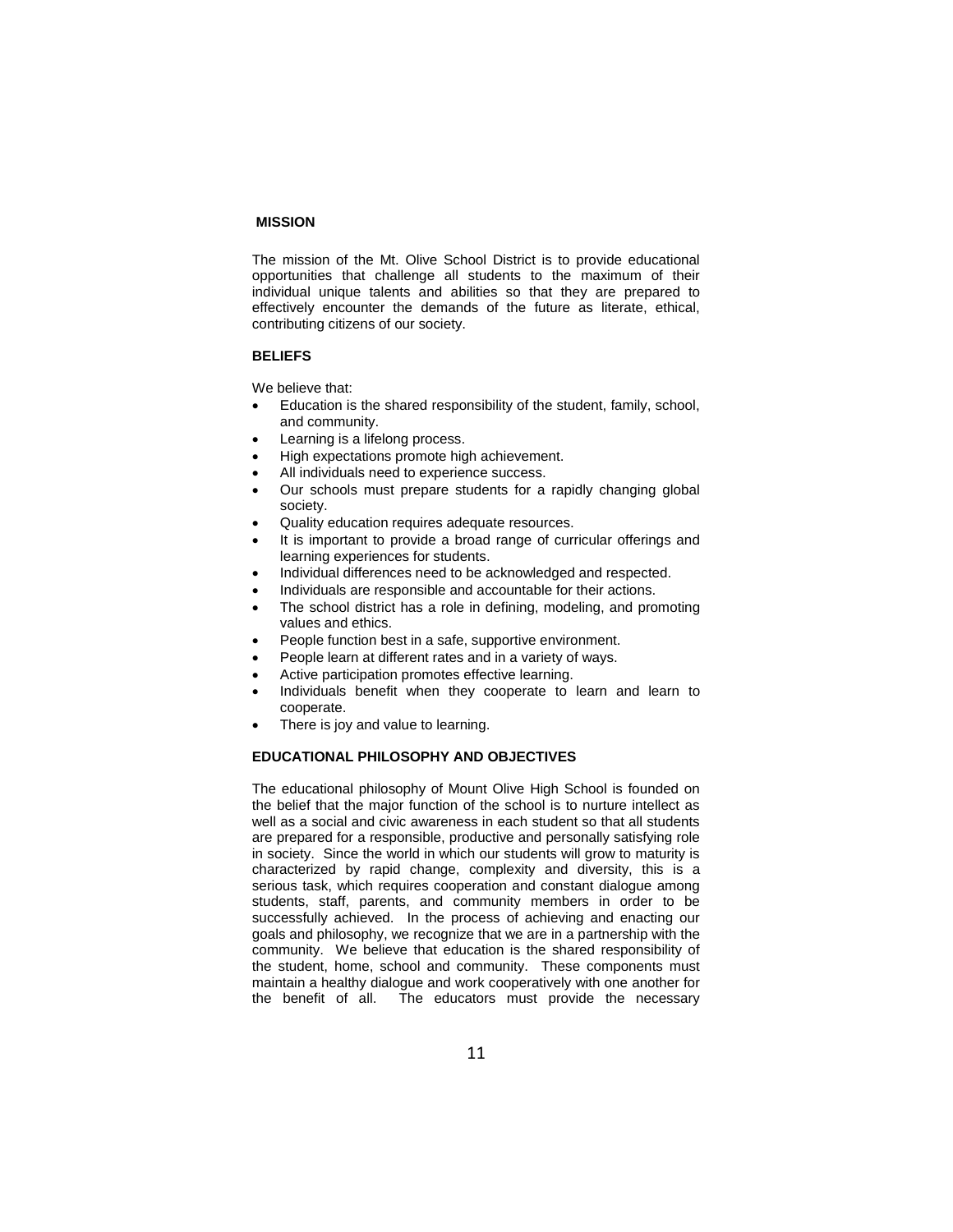knowledge, skills, curriculum and supportive climate. The home is a major contributor to the achievement of the students and must provide the student with a viable ethic and positive attitude to enhance this learning environment. The community must provide the necessary emotional, social, and economic support needed to serve the academic, civic, social, and physical health of the student.

Our ultimate goal is to provide the educational climate and dynamic curriculum, which will foster the emergence of highly competent, motivated, and unique young men and women who are able to succeed in our complex and changing world. As a result of their experience with this environment, our students will be prepared to integrate their efforts and abilities in a variety of collaborative experiences without bias.

We provide all students with a variety of experiences so that they may develop their educational and life goals, discover their personal identities, and learn the necessity of functioning constructively and effectively as responsible and humane members of society. When we successfully reach our goals and live our philosophy, our students will become lifelong learners guided toward attaining the knowledge and skills necessary for success in future occupational endeavors as well as in the social and physical environment experienced after high school.

### **SEE OBJECTIVES BELOW:**

- Acquire the skills to process information, solve problems, and think critically and creatively.
- Develop positive attitudes toward school and lifelong learning.
- Recognize and apply effective decision making models.
- Gain an awareness of, and an appreciation for, the humanities, arts, and sciences.
- Acquire the necessary skills to function in an ever-changing technological society.
- Develop career awareness skills, skills in preparation for future employment and the appreciation of the value of work.
- Develop effective communication skills.
- Accept responsibility for individual academic and social development and improvement.
- Examine, clarify, and apply positive values and ethical principles.
- Develop good character, attitude, self-respect, self-discipline, and self-esteem.
- Build self-esteem by discovering individual unique abilities and characteristics.
- Develop the ability to recognize and expand individual creative talents.
- Understand habits and attitudes necessary to promote good emotional and physical health.
- Develop interests which will lead to wise and enjoyable use of leisure time.
- Achieve an appreciation of the different ethical and moral values that comprise American society.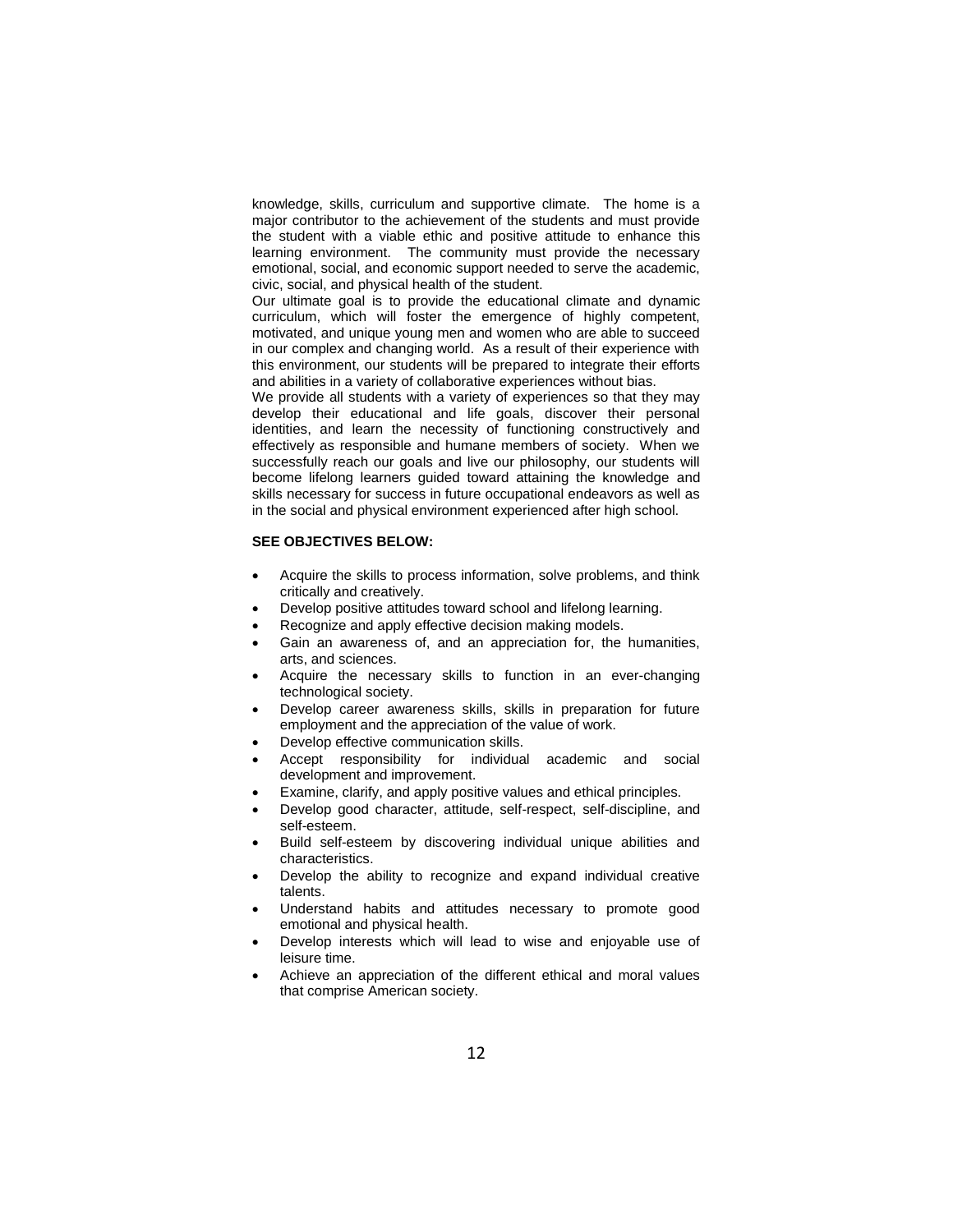- Appreciate the innate dignity and worth of each human being.
- Develop an awareness of, and sensitivity to, issues of cultural diversity and gender equity.
- Recognize that good citizenship entails participation in the political, economic, and social processes of the community.
- Develop an appreciation of the rights and privileges in our democracy.
- Develop an attitude of respect for personal and public property.
- Demonstrate understanding, friendliness, adaptability, empathy, and tactfulness in group settings.
- Gain an awareness of the use and preservation of our physical environment.
- Recognize the role of the individual in the global community.

#### **SECTION I: GENERAL INFORMATION Code of Conduct Mount Olive School District K – 12**

Our schools reinforce the important community values of dependability, honesty, participation, respect, self-reliance, trust and tolerance. Every student has a right to:

- Be treated with respect and courtesy;
- Learn without disruption;
- Attend school and each class every day;
- Feel safe at their school.

In addition, we endorse the right of teachers to feel safe in their classrooms and to be able to teach without disruptions. There can be no doubt that the behavior of some students prevents teachers and others in their classes from getting the full benefit of our instructional programs. Well-behaved students should not be penalized by this misbehavior. Therefore, there is **Zero Tolerance** for the following actions. Anyone committing them will be suspended immediately and referred to the Superintendent for a Board of Education hearing with a recommendation for action up to and including expulsion. Based on the recommendation of the administration and the facts of the case, the Board will vote on disciplinary action.

- **Distribution/Intent to distribute drugs – anywhere**
- **Assault of a school staff member**
- **Assault of a student**
- **Possession of a weapon**
- **Making a bomb threat or false fire alarm**

In addition, our tolerance for repeated misbehavior has been lowered. Students who commit two of any combination of the following offenses (or sooner at the discretion of the principal) will be suspended immediately and referred to the Superintendent. Based on the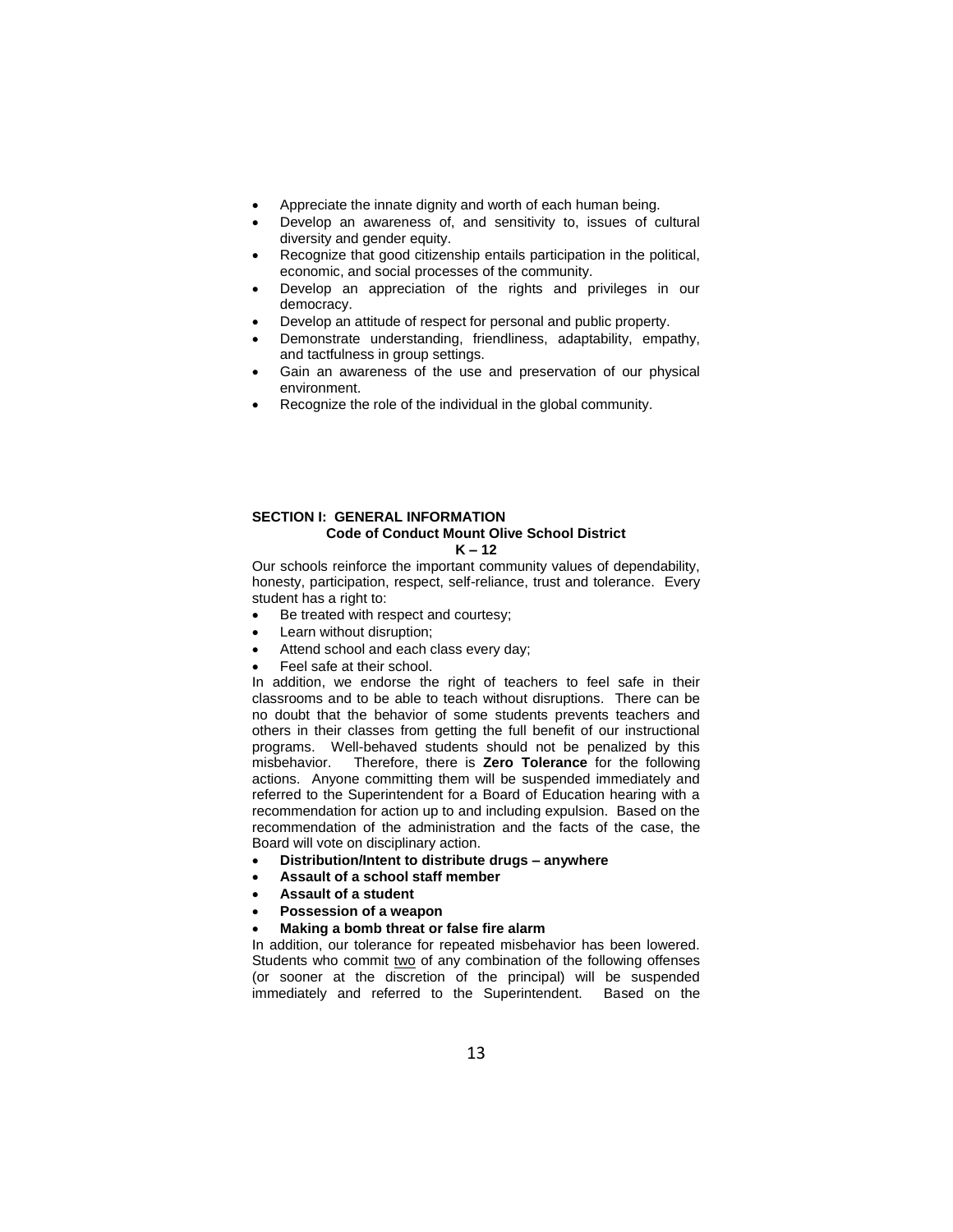recommendation of the administration and the facts of the case, **the matter may be referred to the Board of Education for a hearing that can result in expulsion from the school district.**

- **Fighting**
- **Continued willful disobedience**
- **Theft or extortion**
- **Vandalism – including graffiti**
- **Threats and intimidation**
- **Possession and/or use of illegal substances, including tobacco/tobacco products and alcohol/alcohol products.**

We need your help to help students improve the way they behave in school and we welcome any comments you may have. But, let there be no misunderstanding. We are intent upon enforcing a higher standard of student behavior and we will strictly enforce these higher standards.

The Superintendent shall develop and publish rules governing pupil conduct that reasonably relate to the maintenance of a school environment conducive to learning and to the protection of members of the school community; rules must not discriminate against nor demean pupils nor violate the rights of any pupil. Sanctions for the violations of rules must relate in kind and degree to the infraction and help the pupil learn to take responsibility for his or her conduct. Sanctions may not impose an academic punishment greater than that imposed by the misconduct itself. Corporal punishment may not be inflicted.

Any student who makes a threat (verbal or written) of physical violence against another student, staff member or their property will be immediately suspended and may need psychiatric clearance prior to returning to school.

# **We count on all of you to help us emphasize values in our schools.**

| <b>BELL SCHEDULE</b>                              |       |   |             |  |
|---------------------------------------------------|-------|---|-------------|--|
| <b>TAG</b>                                        | 7:17  |   | 7:27        |  |
| First Block (am)                                  | 7:32  |   | 8:24        |  |
| Second Block (am)                                 | 8:29  |   | 9:34        |  |
| Third Block (am)                                  | 9:39  |   | 10:31       |  |
| <b>LUNCH</b>                                      | 10:31 |   | 11:21       |  |
| First Block (pm)                                  | 11:21 | ٠ | 12:13       |  |
| Second Block (pm)                                 | 12:18 |   | 1:23        |  |
| Third Block (pm)                                  | 1:28  |   | 2:20        |  |
| <b>ACTIVITY BUS</b>                               | 4:30  |   | Mon - Thurs |  |
| <b>MORRIS COUNTY SCHOOL OF TECHNOLOGY BUS RUN</b> |       |   |             |  |

| DEPART FROM H.S. |            |           | ARRIVE BACK AT H.S. |  |
|------------------|------------|-----------|---------------------|--|
| MCST p.m.        | 10:50 a.m. | MCST p.m. | 2:45 p.m.           |  |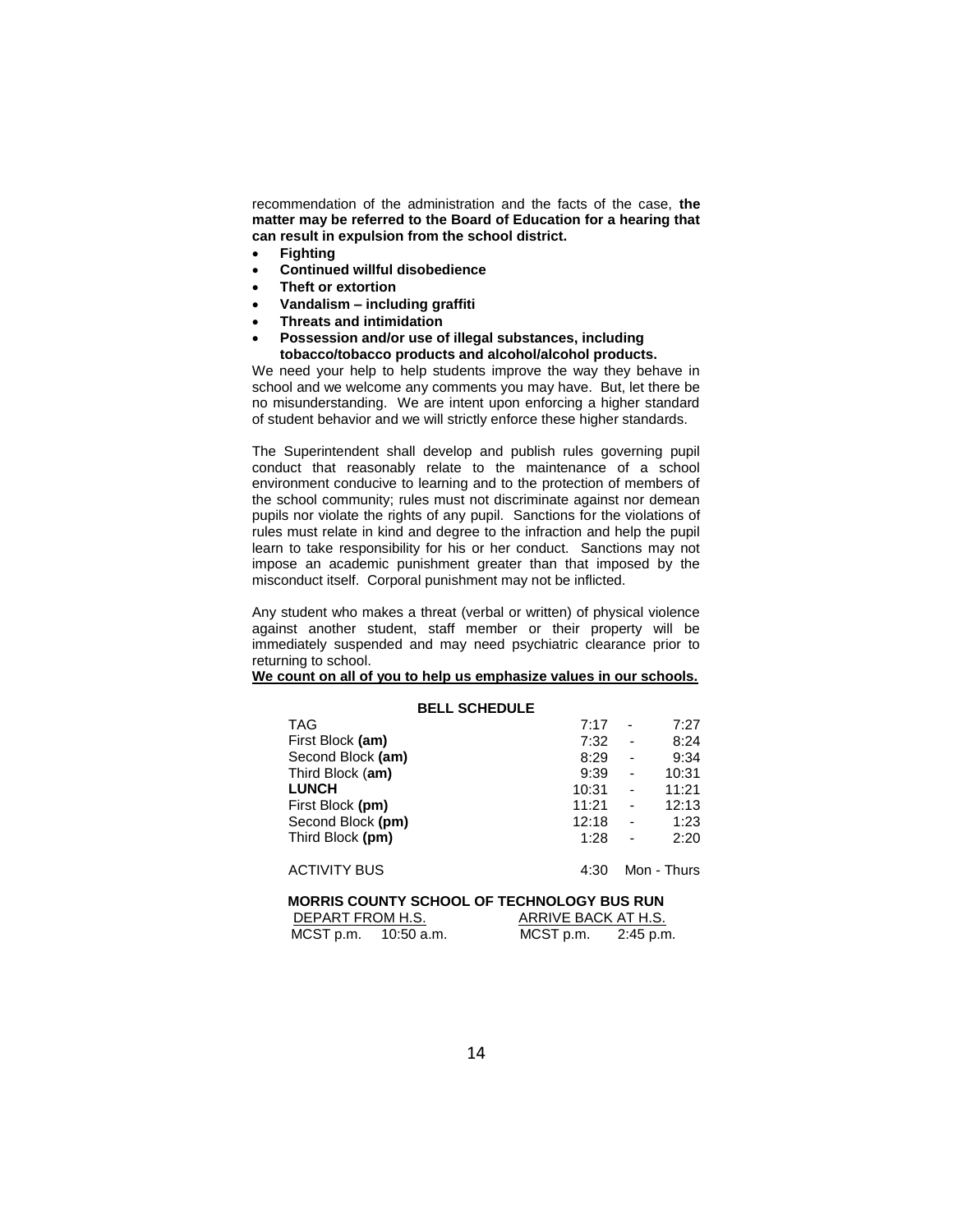### **DELAYED OPENING BELL SCHEDULE**

When a delayed opening is declared, all procedures will take place (2) hours later than normal.

| TAG                 | 9:17  |                          | 9:23        |
|---------------------|-------|--------------------------|-------------|
| First Block (am)    | 9:28  | $\overline{\phantom{a}}$ | 10:05       |
| Second Block (am)   | 10:10 | ۰                        | 10:47       |
| Third Block (am)    | 10:52 | ۰                        | 11:29       |
| <b>LUNCH</b>        | 11:29 | $\overline{\phantom{a}}$ | 12:19       |
| First Block (pm)    | 12:19 | $\overline{\phantom{a}}$ | 12:56       |
| Second Block (pm)   | 1:01  |                          | 1:38        |
| Third Block (pm)    | 1:43  |                          | 2:20        |
| <b>ACTIVITY BUS</b> | 4:30  |                          | Mon - Thurs |

# **SHORTENED DAY, 6 BLOCKS MEET**

| Warning Bell    | 7:12AM  |         |
|-----------------|---------|---------|
| <b>TAG</b>      | 7:17AM  | 7:26AM  |
| First Block AM  | 7:31AM  | 8:05AM  |
| Second Block AM | 8:10AM  | 8:44AM  |
| Third Block AM  | 8:49AM  | 9:23AM  |
| First Block PM  | 9:28AM  | 10:02AM |
| Second Block PM | 10:07AM | 10:41AM |
| Third Block PM  | 10:46AM | 11:20AM |

# **SCHOOL CLOSING**

Parents may check the district website www.mtoliveboe.org or call the district at 973-691-4019 after 6:00 a.m. for any information concerning school closings and delayed openings. The Honeywell Instant Alerts will also notify all registered families.

### **ALL POLICIES DESCRIBED IN THIS AGENDA ARE SUBJECT TO REVIEW AND EDITING BY THE BOARD OF EDUCATION. CHANGES WILL BE POSTED ON THE DISTRICT WEB SITE.**

Be sure to update your Honeywell account in order to receive school notifications.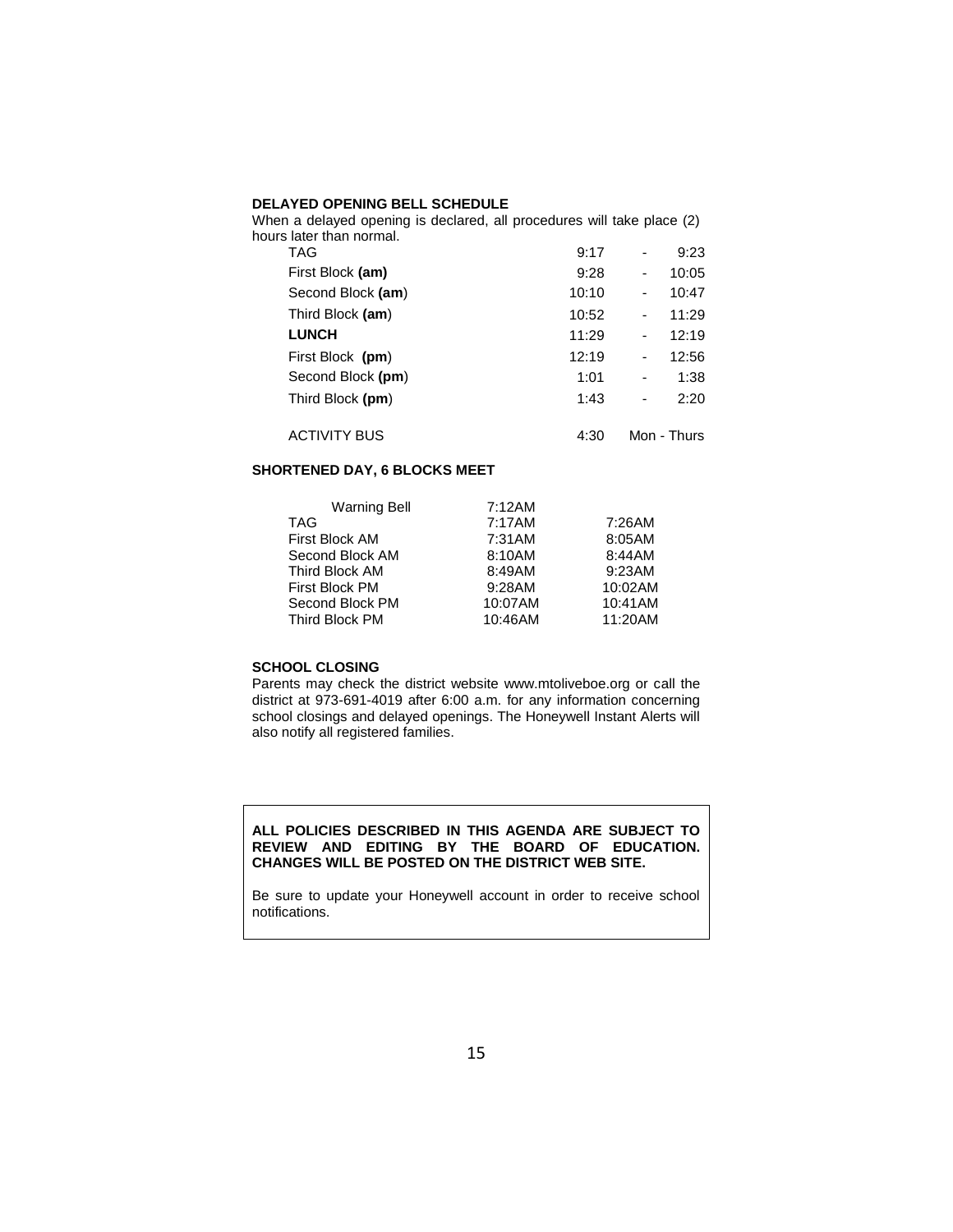# **DRUGS, ALCOHOL, AND TOBACCO POLICY**

# **Policy 5530.1 Alcohol, Tobacco & Other Drugs (ATOD) Introduction**

A primary objective of a school system is to assure a safe and healthy environment for learning, free from alcohol, tobacco and other drugs. Therefore, it is the expectation of the Mt. Olive Township Board of Education (the Board) that all students on school grounds, including on a school bus or at a school-sponsored function, are not under the influence of alcohol, tobacco or other drugs, unless medically prescribed. It is further the policy of this Board to identify and assist students whose use of alcohol or other drugs has affected their school performance and to prevent students use of such substances to the maximum extent practical including use on school grounds, school property, on school vehicles, or at school functions.

### **PURPOSE and DEFINITIONS**

**A.** This policy seeks to address prevention, intervention, referral for evaluation, referral for treatment, continuity of care and discipline of students who are using, or are suspected of using alcohol, tobacco, and other drugs.

# **B. DEFINITION OF TERMS**

The following terms, when used throughout this policy, shall be intended to be interpreted as follows:

- **1. Substances:** To include but is not limited to:
	- **a.** Alcoholic beverage,
	- **b.** Anabolic steroids, including any product containing performanceenhancing chemicals,
	- **c.** Tobacco or tobacco products, including electronic cigarettes (Ecigs), personal vaporizer (PV) or electronic nicotine delivery system (ENDS),
	- **d.** Any controlled dangerous substances, including any substance the distribution of which is specifically prohibited by law or, any controlled dangerous substance analog where any drug or substance which, when ingested, is metabolized or otherwise becomes a controlled dangerous substance in the human body or produces an effect substantially similar to a controlled dangerous substance in the human body, including synthetic marijuana,
	- **e.** Any over-the-counter and prescription medications which are improperly used to cause intoxication, inebriation, excitement, stupefaction or dulling of the brain or nervous system including, but not limited to, glue containing a solvent having the property of releasing toxic vapors or fumes.
		- **i.** Prescription Legend Drug or over-the-counter medication is exempt from this definition provided that such medications are administered only in accordance with Board Policy **5330.**
- 2. "Substance abuse" shall mean the consumption or use of any substance as defined herein for the purpose other than for the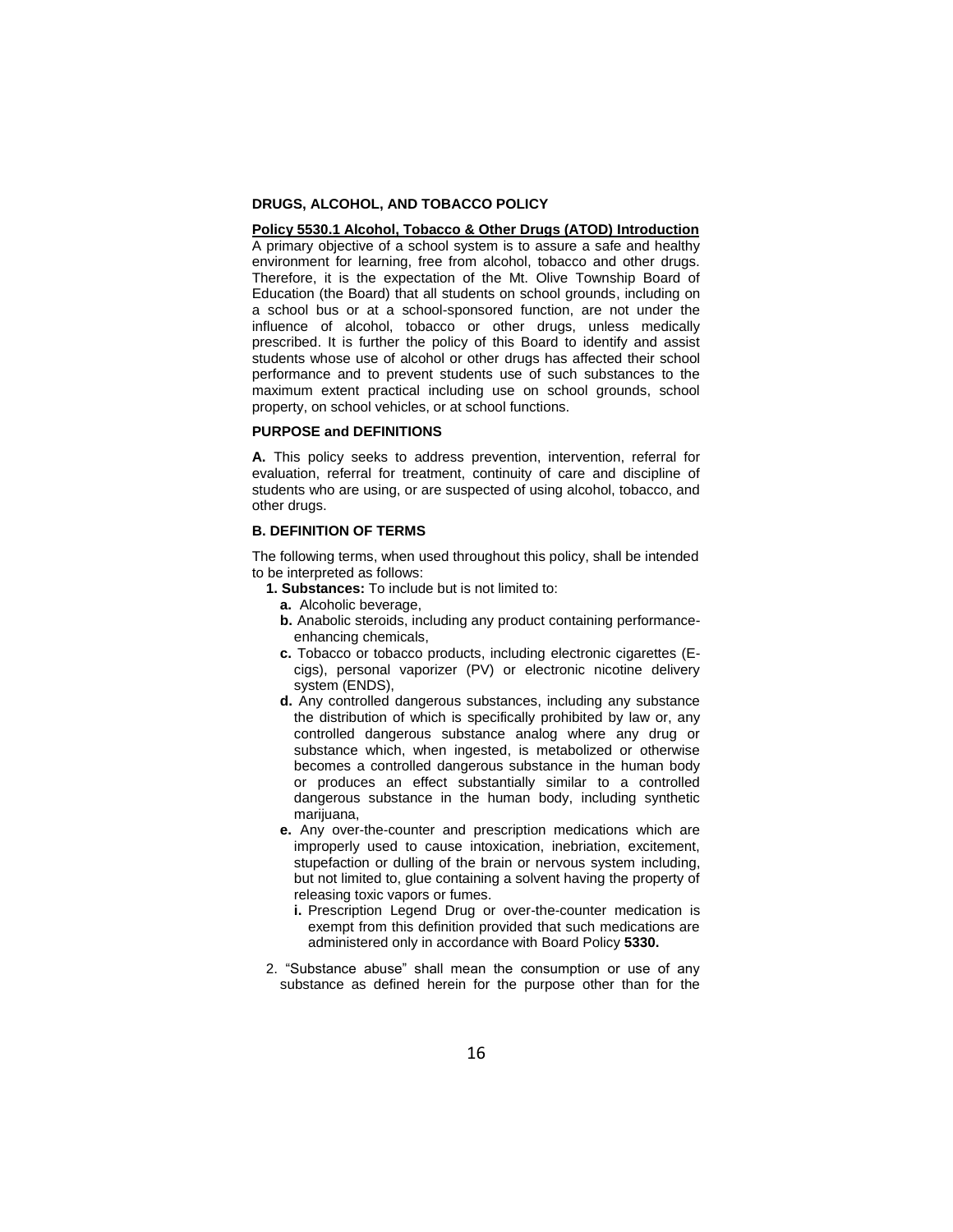treatment of sickness or injury as prescribed or administered by a person duly authorized by law to treat sick and injured human beings.

3. "School grounds" means and "School grounds" means and includes land, portions of land, structures, buildings, and vehicles, when used for the provision of academic or extracurricular programs sponsored by the school district or community provider and structures that support these buildings, such as school district wastewater treatment facilities, generating facilities, and other central services facilities including, but not limited to, kitchens and maintenance shops. School grounds also includes other facilities as defined in N.J.A.C. 6A:26-1.2, playgrounds, and recreational places owned by local municipalities, private entities or other individuals during those times when the school district has exclusive use of a portion of such land.

### 4. **Alcohol or Other Drug Assessment**

 Alcohol or Other Drug Assessment refers to those procedures utilized by the Student Assistance Counselor (SAC) to make a preliminary assessment of a student's need for educational programs, supportive services or referral for outside services, which extend beyond the Student Assistance Program by virtue of the learning, behavioral or health difficulties of the student or the student's family.

**i.** Procedures for implementation of the Alcohol and Other Drug Assessment will be developed by the SAC of each building and submitted to the Board on an annual basis for review.

# **5. Intervention**

Intervention refers to those programs, services and actions taken to identify and offer help to a student at risk for learning, behavior or health difficulties.

## **6. Referral for Evaluation**

Referral for Evaluation shall mean those programs and services offered to a student or his or her family after receipt of a written report of the Medical Examination indicating positive alcohol or drug use, or after a student admits such alcohol or drug use, which admission is not a Voluntary Student Request for Assistance, which are outside of the Student Assistance Program. Such programs may include in or out-of-state programs, licensed by the appropriate state regulatory agency or private practitioners certified by the appropriate alcohol and drug licensing board and trained to diagnose and treat adolescent substance abuse.

### **7. Evaluation**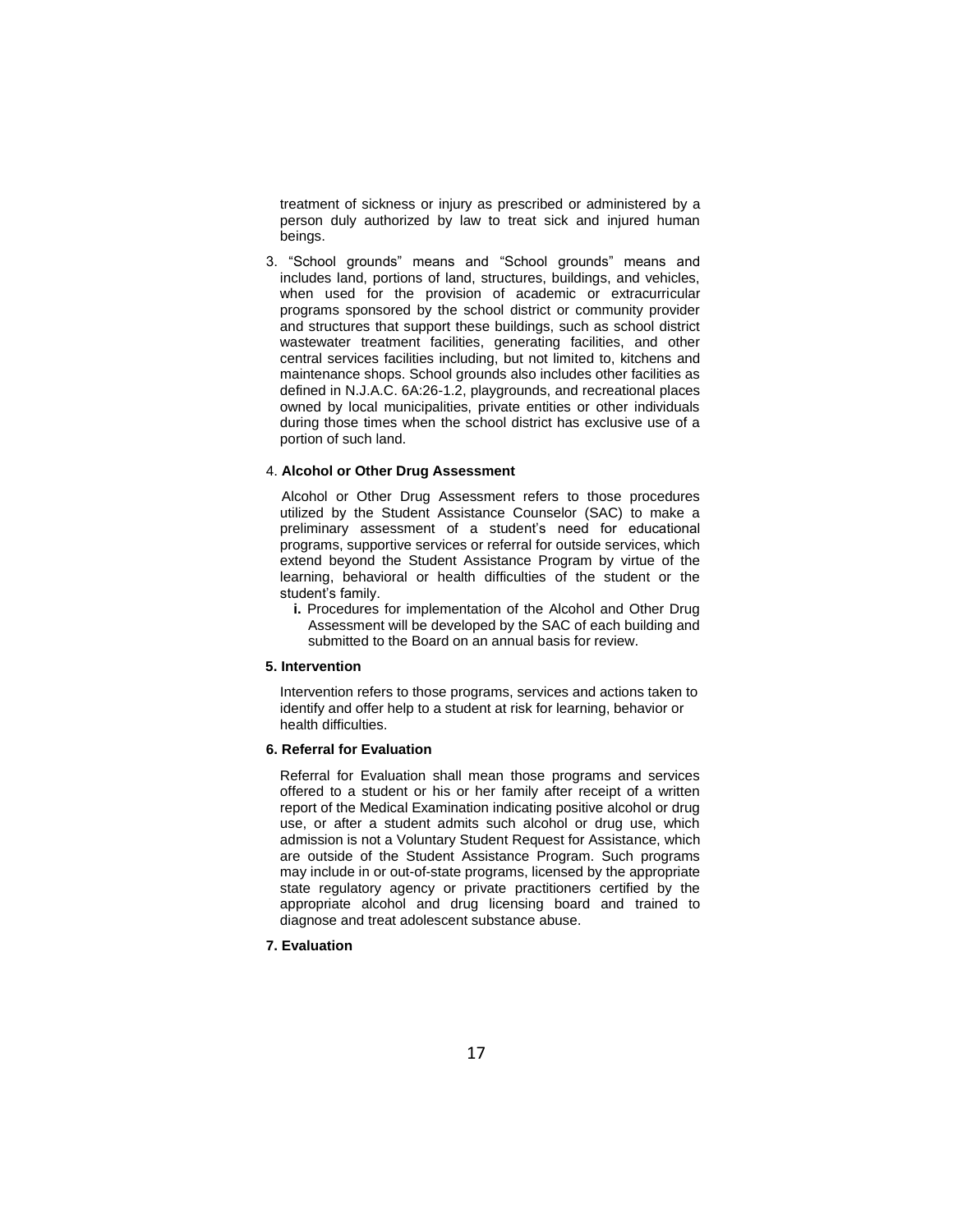Evaluation refers to procedures used by agencies to which the student is referred to make a determination of a student's need for educational programs and services.

#### **8. Referral for Treatment Services**

Referral for Treatment Services shall mean those programs and services offered to a student or to his or her family by the SAC to implement evaluation recommendations or in response to the family's request for assistance with a student's learning, behavior or health difficulty.

# **9. Medical Examination**

Medical Examination shall refer to the physical examination of a student, performed by a physician licensed in the state of New Jersey to practice medicine that is selected by the parent or school personnel pursuant to Section III(B)(8) of this Policy, which examination shall include a screening for alcohol and other drug use.

**i.** The purpose of the medical examination is to ascertain whether a student is presently under the influence of alcohol or other drugs and/or to determine whether the alcohol or other drug use presently interferes with the students' physical and mental abilities to perform in school.

## **10. "Immediate"**

All references to "immediate" when used in conjunction with "Medical Examination" shall mean "without a time delay".

#### **11. Student Assistance Coordinator/Counselor (SAC)**

An individual who holds the Educational Services Certificate with the Student Assistance Coordinator endorsement issued by the New Jersey State Board of Examiners, employed by the Board of Education.

### **12. Voluntary Student Request for Assistance**

A voluntary, self-initiated request or admission by a student for counseling and/or treatment that is NOT in response to questioning initiated by the administration or staff member following the discovery of a substance or substance paraphernalia or upon reasonable suspicion that the student is currently under the influence of alcohol or drugs. Information received by the SAC in a confidential setting, which identifies another student who may be abusing substances, may be interpreted as a voluntary request for assistance.

### **13. Response to Instruction (RtI)/CORE Team**

The **RtI** Team is a building based interdisciplinary committee, appointed by the Principal or their designee, whose members provide for the planning and delivery of Intervention and Referral Services (I & RS) and/or Response to Instruction (RtI) Services that are designed to assist students who are experiencing learning, behavior or health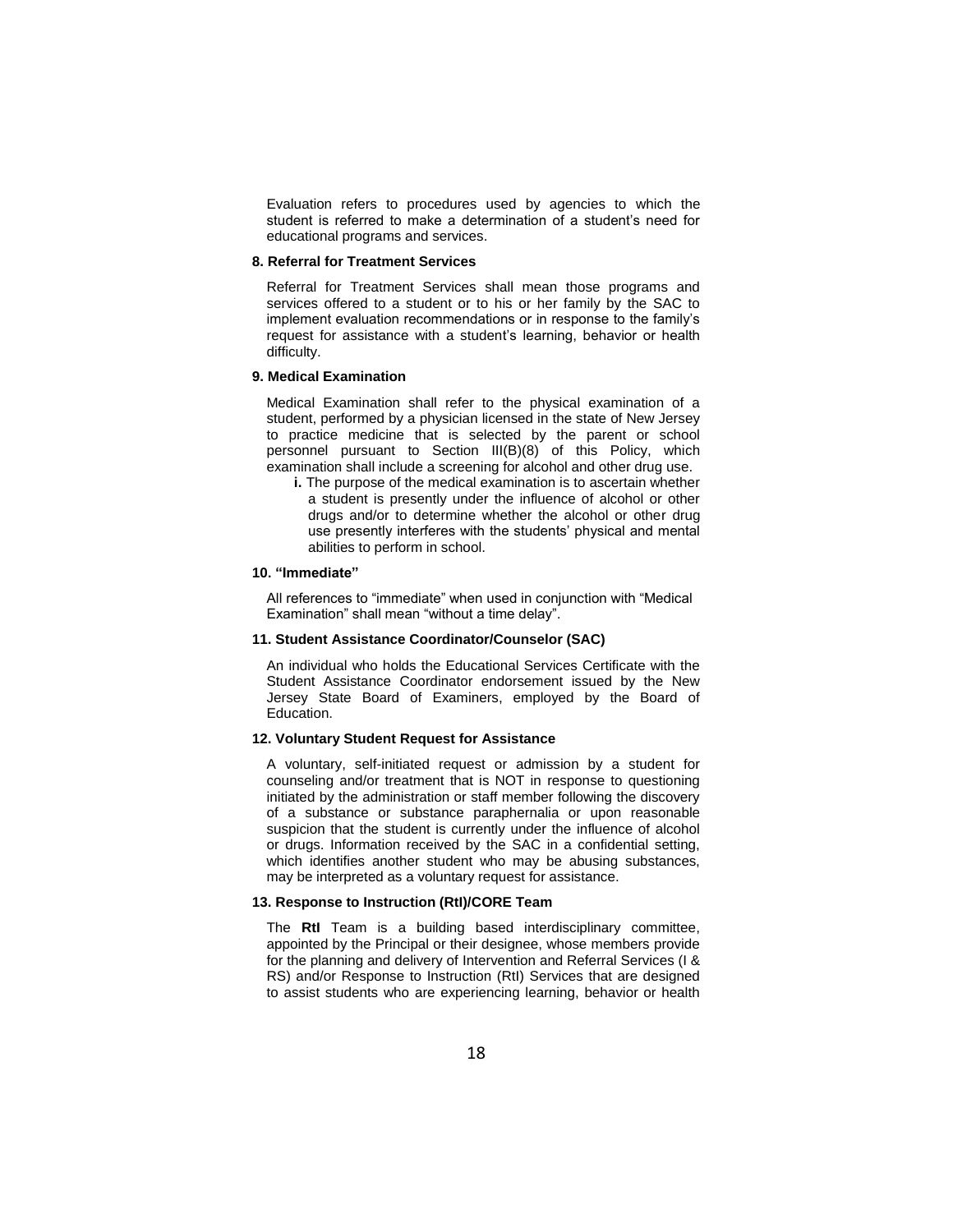difficulties and to assist staff who have difficulties in addressing students' learning, behavioral or health needs.

- **i.** Team members shall receive training to identify specific high-risk behaviors that may be preventing a student from reaching success including, but not limited, to behaviors typically associated with the use of alcohol or other drugs.
- **ii.** The RtI committee may serve as a CORE Team when facilitated by the SAC to rule out alcohol and other drug abuse and may make recommendations including assessment, evaluation or random drug testing. Recommendations made by the CORE Team shall adhere to the guidelines of 42 CFR Part 2, N.J.S.A. 18A:40A-7.1; 18A:40A-7.2 and N.J.A.C. 6A:16-3.2; 6A:32-7.1 et seq.

# **14. Parent**

Parent shall refer to the natural parent(s) or adoptive parent(s), legal guardian(s), foster parent(s) or parent surrogate(s) of a student. When parents are divorced, "parent" shall refer to the person(s) or agency having legal custody of the student, as well as natural or adoptive parent(s) of the student, provided such parental rights have not been terminated by a court of appropriate jurisdiction.

### **15. Parent Requests for ATOD Services**

The District offers parents the option of confidential consultation by district SAC's regarding concerns for their child's involvement with alcohol, tobacco or other drugs or when concerned their child may be impacted by someone else's use of ATOD. Information regarding such programs shall be posted on and, can be downloaded from the District's home page or made available upon request from the SAC.

# **II. PREVENTION**

**A.** The purpose of the prevention component of the program shall be to:

- **1.** Keep students from using alcohol, tobacco and other drugs;
- **2.** Reduce or eliminate the incidence and prevalence of student alcohol, tobacco and other drug abuse;
- **3.** Delay the age of onset of student's first use of alcohol, tobacco or other drugs;
- **4.** Reduce the factors that place students at risk for involvement with alcohol, tobacco or other drugs through school and community-based planning processes;
- **5.** Contribute to the development of school environments and alternative activities that are alcohol, tobacco and other drugfree;
- **6.** Increase the knowledge and skills of students, staff and community members for avoiding the harmful effects of alcohol, tobacco and other drug use;
- **7.** Actively involve staff, parents and community members in the development and implementation of prevention program plans.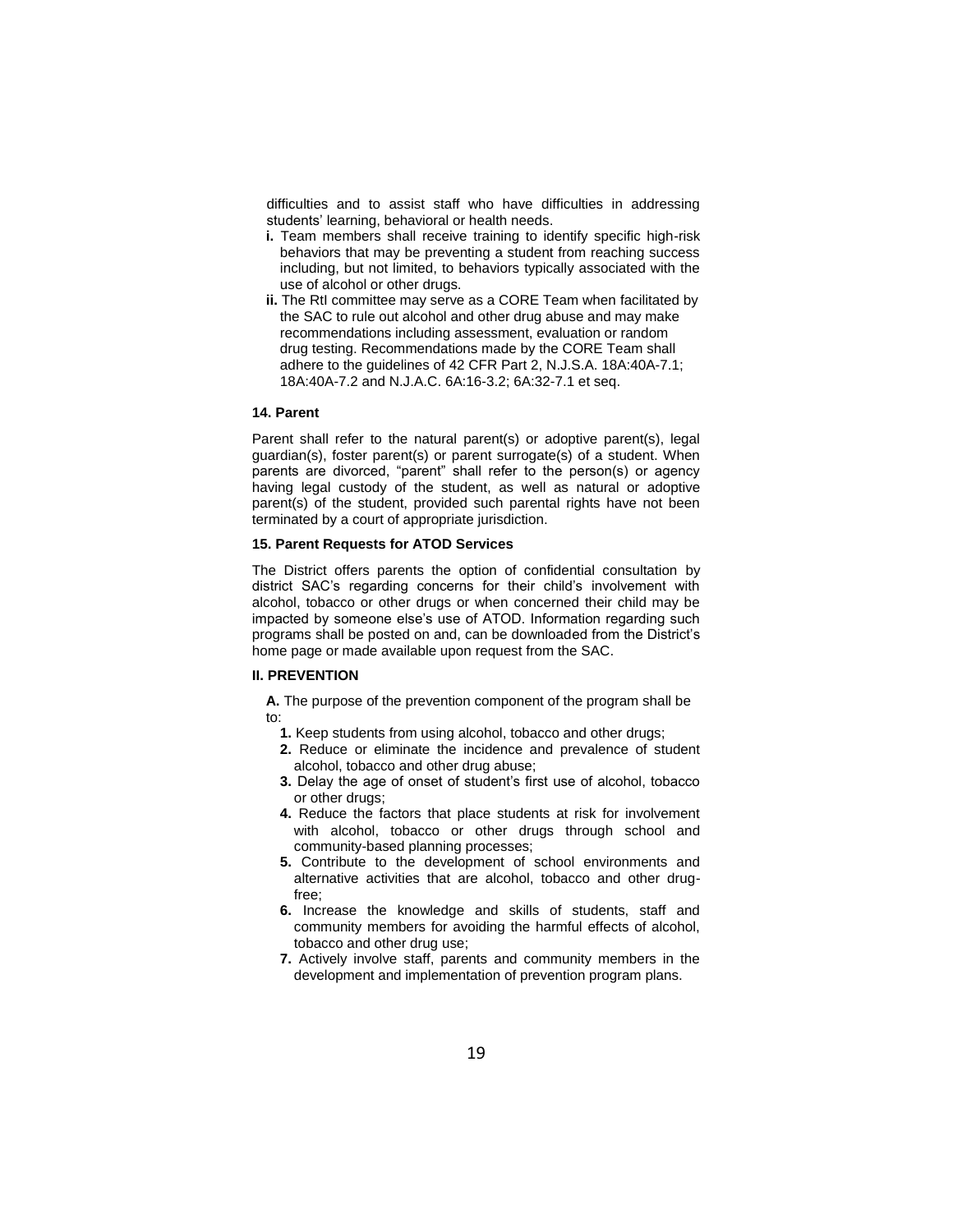### **B**. **Review and Availability of Policy**

- **1.** The Board shall review the effectiveness of this ATOD policy and the Unified Memorandum of Agreement entered into with the appropriate law enforcement agency as referenced herein, on an annual basis.
	- **i.** In conducting its review, the Board, or its designee, will consult with the County Superintendent, local community members, and the County Prosecutor's office and such other community agencies and private practitioners as recommended by the Chief School Administrator or his/her designee.
	- **ii.** The Board shall solicit input from students and parents regarding ATOD policy and program effectiveness.

### **2. Availability of Policy**

This policy will be included in the District's faculty policy handbook, student agendas, on the District's web page and shall be electronically disseminated to parents annually.

### **C. Student Assistance Program**

The District's Student Assistance Program serves to coordinate the delivery of prevention, intervention, referral for evaluation, referral for treatment and continuity of care services.

**i.** Student Assistance Coordinators (SACs) employed by the District, shall assist the school district in the effective implementation of the requirements of this policy and the regulatory requirements set forth by the Department of Education.

# **D. Educational Programs**

The Board shall provide an instructional program on the nature of drugs, alcohol, anabolic steroids, tobacco, and controlled dangerous substances in accordance with the provisions of N.J.S.A. 18A:40A-1 et seq. and N.J.A.C. 6A:16-3.1.

The Curriculum for each grade and for each school within the District shall continue to incorporate educational information as to the use and abuse of alcohol, tobacco, other drugs and anabolic steroids in accordance with the Core Curriculum Standards of the Department of Education, particularly, the Comprehensive Health Education and Physical Education Standard.

### **E. In-Service Training**

The Board shall provide an instructional program on the nature of drugs, alcohol, anabolic steroids, tobacco, and controlled dangerous substances in accordance with the provisions of N.J.S.A. 18A:40A-1 et seq. and N.J.A.C. 6A:16-3.1.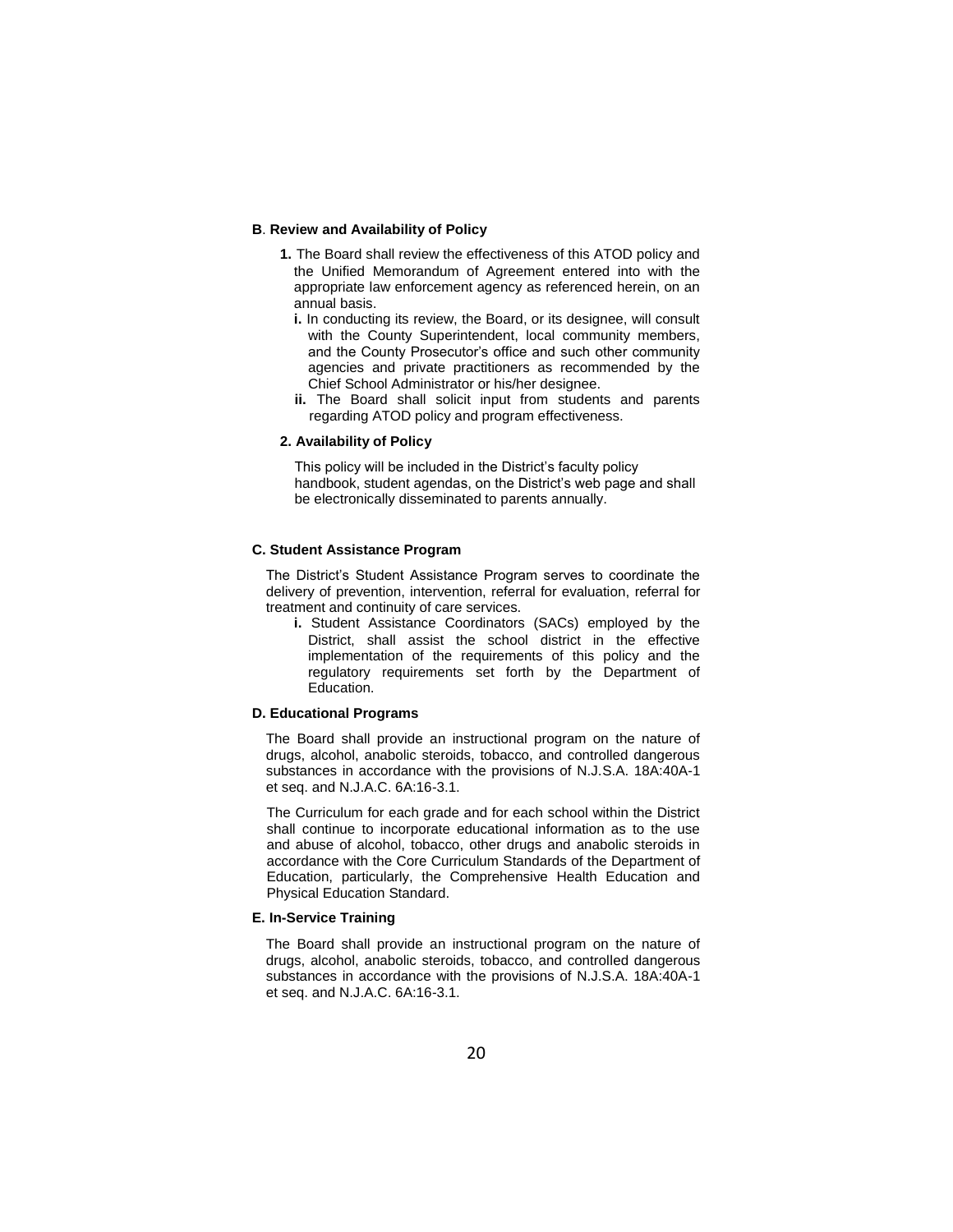- **i.** The in-service training shall be updated annually in order to ensure educational staff members have the most current information available on the subject of substance abuse and the District's comprehensive alcohol, tobacco and other drug abuse program, policies and procedures.
- **ii.** The Board shall review the in-service training program, on an annual basis to ensure all appropriate District personnel have received the requisite training.

# **F. Confidentiality of Student Records**

- 1. All information concerning the identity of any educational or noneducational school staff member, who in good faith reports a student to the principal or his designee, shall be kept confidential.
- **2.** All information concerning a student's involvement in a schoolbased Student Assistance Program, which is alcohol or other drug related, shall be kept strictly confidential according to the requirements of 42 CFR Part 2 and N.J.S.A. 18A 40A-7.1 and 7.2. No person having legitimate access to such reports or records shall disclose any information relative to a student's participating in such program, except as authorized by law.
- **3.** Confidentiality shall be maintained for all students participating in a school-based Student Assistance Program which services reveal that the student's parent or other person residing in the student's household is dependent upon or illegally using substances pursuant and subject to the limitations set forth in N.J.S.A. 18A:40A-7.1 and 7.2.
	- **i.** The transmission of any information or records including faxes or other electronic transmission, which is in the possession of a Substance Awareness Coordinator, or is obtained through a student's participation in the District's Student Assistance Program is prohibited without the written consent of the student.
- **4.** Nothing in this section shall preclude the immediate disclosure to the administration of information about illegal activity learned by any school employee outside of the District's Student Assistance Program.

#### **III INTERVENTION**

- **A.** The purpose of the intervention, referral for evaluation and referral for treatment components of the program shall be to:
	- **1.** Identify students who are at risk for, or who have exhibited, alcohol, tobacco or other drug abuse or related problems;
	- **2.** Help students or their parents who have requested assistance for an alcohol, tobacco or other drug abuse problem;
	- **3.** Make a preliminary assessment of a student's need for educational programs, supportive services or treatment that extends beyond the general school program by virtue of the use of alcohol, tobacco or other drugs by the student or the student's parents;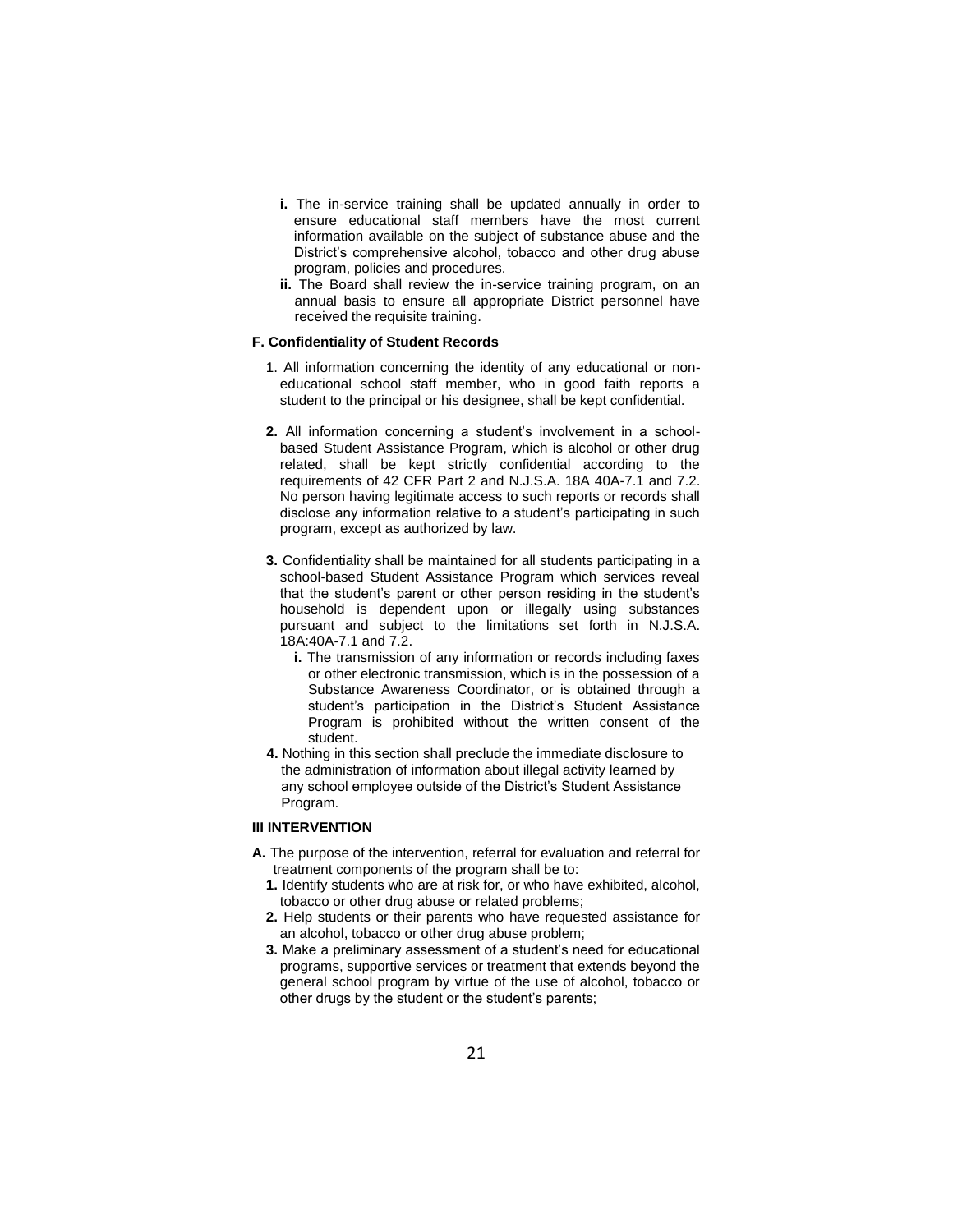- **4.** Refer students for evaluation to make a positive determination regarding a student's need for alcohol, tobacco or other drug treatment; and
- **5.** Help a student or student's parent follow-through on the recommendations of an evaluation, which has positively determined the harmful use of alcohol, tobacco or other drugs by the student or the student's parents.

### **B. Procedures For Students Suspected Of Being Under The Influence Of Alcohol Or Drugs Other Than Tobacco Or Tobacco Products**

- **1.** Any educational staff member or other professional to whom it appears that a student may be currently under the influence or in possession of alcohol or other drugs on school grounds, including on a school bus or at a school-sponsored function, shall immediately report this matter in accordance to N.J.S.A. 18A:40A-9 and N.J.A.C. 6A:16-4.3(a) to the principal, or their designee, and either the certified or non-certified school nurse, the school physician or the SAC.
- **2.** The student shall be removed to a protective environment for observation and care by the certified or non-certified school nurse or responsible staff member.
- **3.** The student's physical state shall be assessed by the certified or non-certified school nurse.
- **4.** A search of the student's person, locker and/or belongings shall be conducted, pursuant to Section VI of this policy.
- **5.** Nothing herein shall be construed to limit or condition the right of the principal or designee to seek emergency medical assistance for a student when acting *in loco parentis*, and for the welfare of the student.
- **6.** The referring staff member shall complete a Violence, Vandalism and Substance Abuse Incident Report.
- **7.** The principal or their designee shall immediately notify the student's parent and the chief school administrator of the incident and provide them with a description of the situation and symptoms, including whether law enforcement has been contacted; and
	- **a.** The chief school administrator shall disclose the identity of a student to law enforcement authorities if it is reasonably believed that the student is in possession of a controlled dangerous substance or related paraphernalia or it is reasonably believed that the student is involved with, or implicated in, the distribution of controlled dangerous substances.
	- **b.** The chief school administrator or their designee may, but need not, disclose to law enforcement authorities the identity of a student suspected to be under the influence of alcohol or other drugs.
- **8.** The principal or their designee, in consultation with the parent, shall arrange for an immediate medical examination of the student by a physician of the parent's choosing ("Private Physician"). The parent shall provide the necessary contact information to the principal or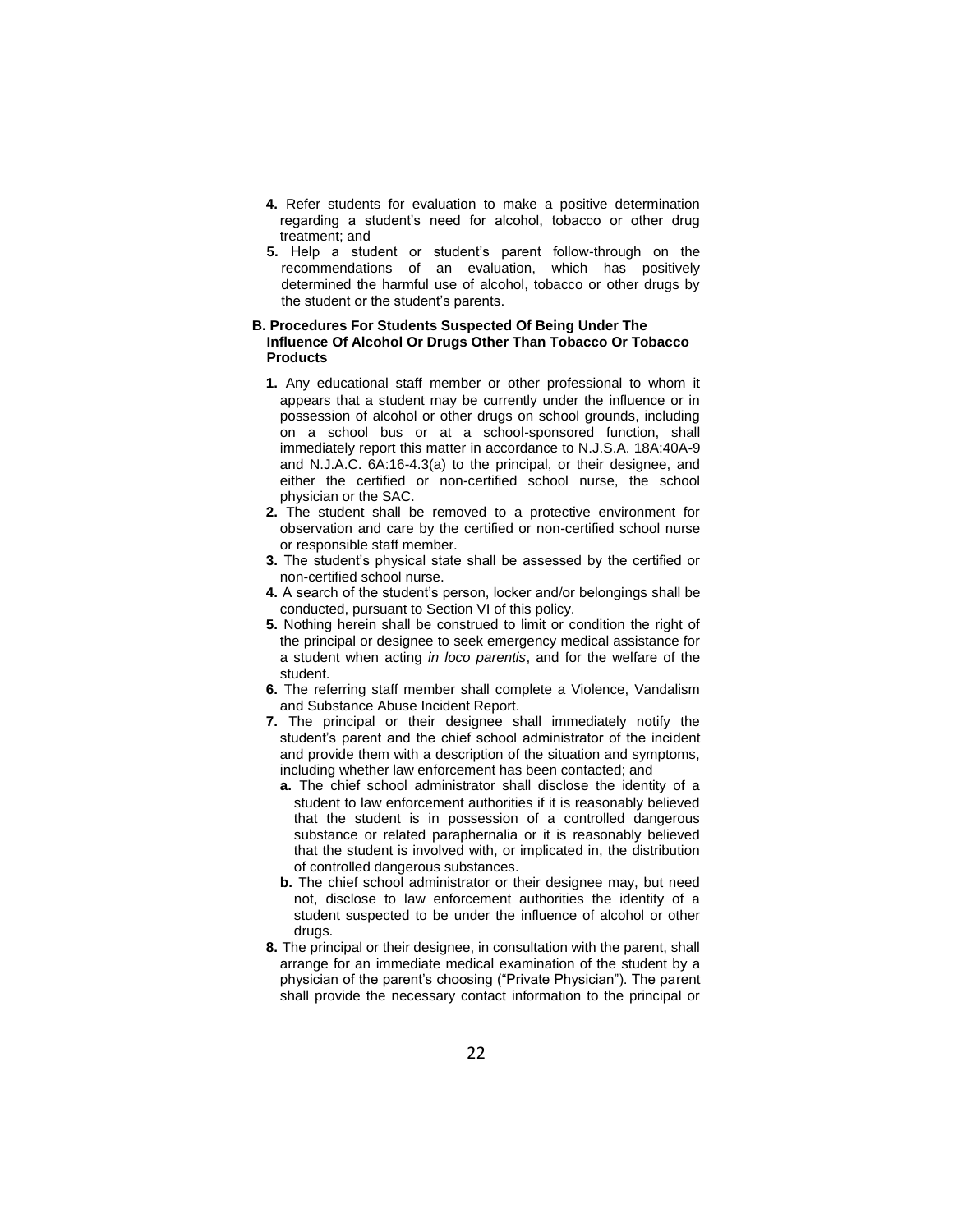designee in order to confirm the availability of the private physician to conduct an Immediate Medical Examination.

- **a.** If the Private Physician is not immediately available, the parent shall select one of the following medical care providers to administer the test.
	- **i.** The school physician or,
	- **ii.** The emergency room physician of a local hospital or,
- **b.** If the parent refuses to consent to the immediate Medical Examination of the student, a positive test result will be presumed.
- **9.** The parent shall accompany their child to the Medical Examination.
	- **a.** If the parent is unavailable to escort the student to the Medical Examination, then the student shall be transported to the Medical Examination by school security. If school security is unavailable, Emergency Medical Services shall be called to transport the student to the Medical Examination.
	- **b.** A member of the school staff, designated by the principal, shall accompany and/or follow the student, and/or the student and their parent, to the Medical Examination.
- **10.** In the absence of the student's parent(s), the principal or their designee shall make provisions for the appropriate supervision of the student including but not limited to:
	- **a.** Waiting for transportation to and while waiting for and receiving the immediate Medical Examination;
	- **b.** Awaiting the results of the Medical Examination, if appropriate; and/or
	- **c.** Until the student is released to their parent(s) or other appropriate individual(s), including law enforcement personnel.

### **C. Contents and Verification of Medical Examination**

- **1.** The Medical Examination of a student suspected of being under the influence of alcohol or drugs other than an anabolic steroid shall, at a minimum, consist of: the collection of urine for analysis of alcohol and/or other drug use, a neurological examination, an examination and assessment of the student's mental status, an examination of the student's heart, lungs, eyes, nose and skin and shall be conducted immediately upon the student's presentation to the medical care provider.
- **2.** The Medical Examination of a student suspected of having used or may be using or in possession of an Anabolic Steroid or any product containing performance enhancing chemicals, shall be performed by a physician specializing in the detection of Anabolic Steroid use and shall, at a minimum consist of: the collection of urine for screening and analysis of anabolic steroid use, neurological examination, examination of student's heart and lungs, eyes, nose, skin and student's mental status and shall be conducted immediately upon the student's presentation to the medical care provider.
- **3. Written Report**: A written report of the Medical Examination, including a copy of the laboratory report, shall be furnished to the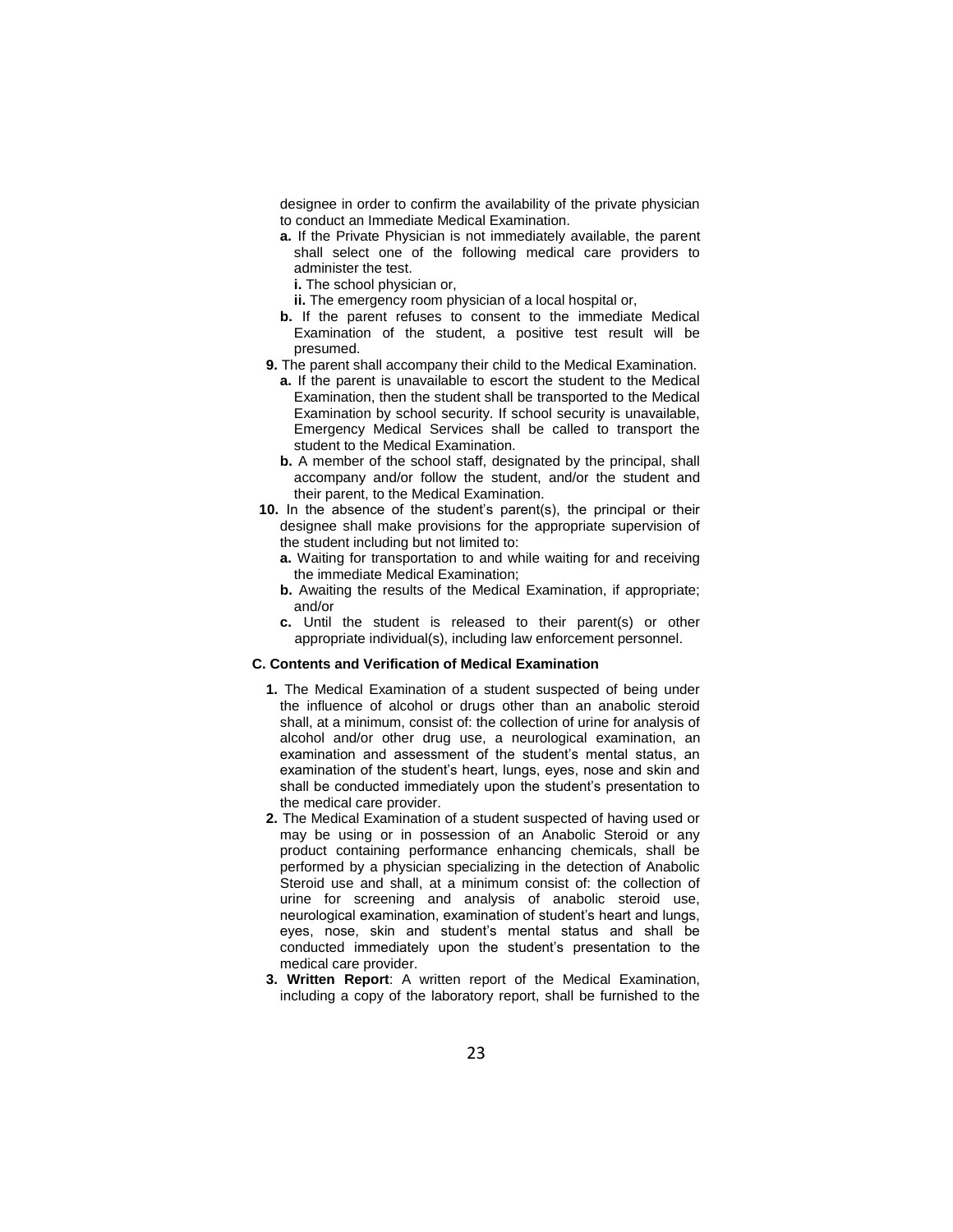parent of the student, and the SAC for the school, by the examining physician within 24 hours of the referral of the student for suspected alcohol or other drug use. The report shall contain, at the minimum: The Physician's name and signature; identify the substances that were tested for and the test utilized; interpret the results of the tests; and provide recommendations.

The written report shall indicate whether the student's alcohol or other drug use interferes with the student's physical and mental ability to perform in school.

The parent is required to authorize in writing the release of this written report to the SAC or designee. Failure by a parent to comply with this requirement shall be treated as a policy violation and handled in accordance with Section III(F) of this policy.

- **4.** If the Medical Examination is performed by the Private Physician, the parent shall provide verification from the physician, within 24 hours of the initial referral, that the Medical Examination was conducted in compliance with this Section. The physician's verification shall include at the minimum: the signature; printed name, address and phone number of the examining physician; date and time of the Medical Examination; shall indicate that the written report required herein is pending, and shall note the date by which the report will be provided. Refusal or failure by a parent or student to comply with this requirement shall be treated as a policy violation and handled in accordance with Section III(F).
- **5.** If the written report is not furnished to the SAC within 24 hours of the initial referral of the student (or the private physician verification has not been received) and, there has been no admission of use by the student, the student is permitted to return to school, but only if the SAC receives written confirmation from the examining physician that the student has been examined in accordance with the minimal examination requirements. If the student was also removed for violating the Code of Student Conduct then that student's return will be subject to the discipline. The student is further subject to removal if a positive result is received.

### **D. Cost of Examination**

- **1.** When the Medical Examination is conducted by the Private Physician all costs related to the examination shall be borne by the parent.
- **2.** When the Medical Examination is conducted by the school physician or, the emergency room physician of a local hospital, such examination shall be at the expense of the board of education.
- **3.** The board of education will not pay for any transportation costs related to the examination.
- **4.** All costs of treatment rendered during the Medical Examination or any costs associated with emergency medical care provided to the student under this policy shall be the sole responsibility of the parents.

# **E. Results**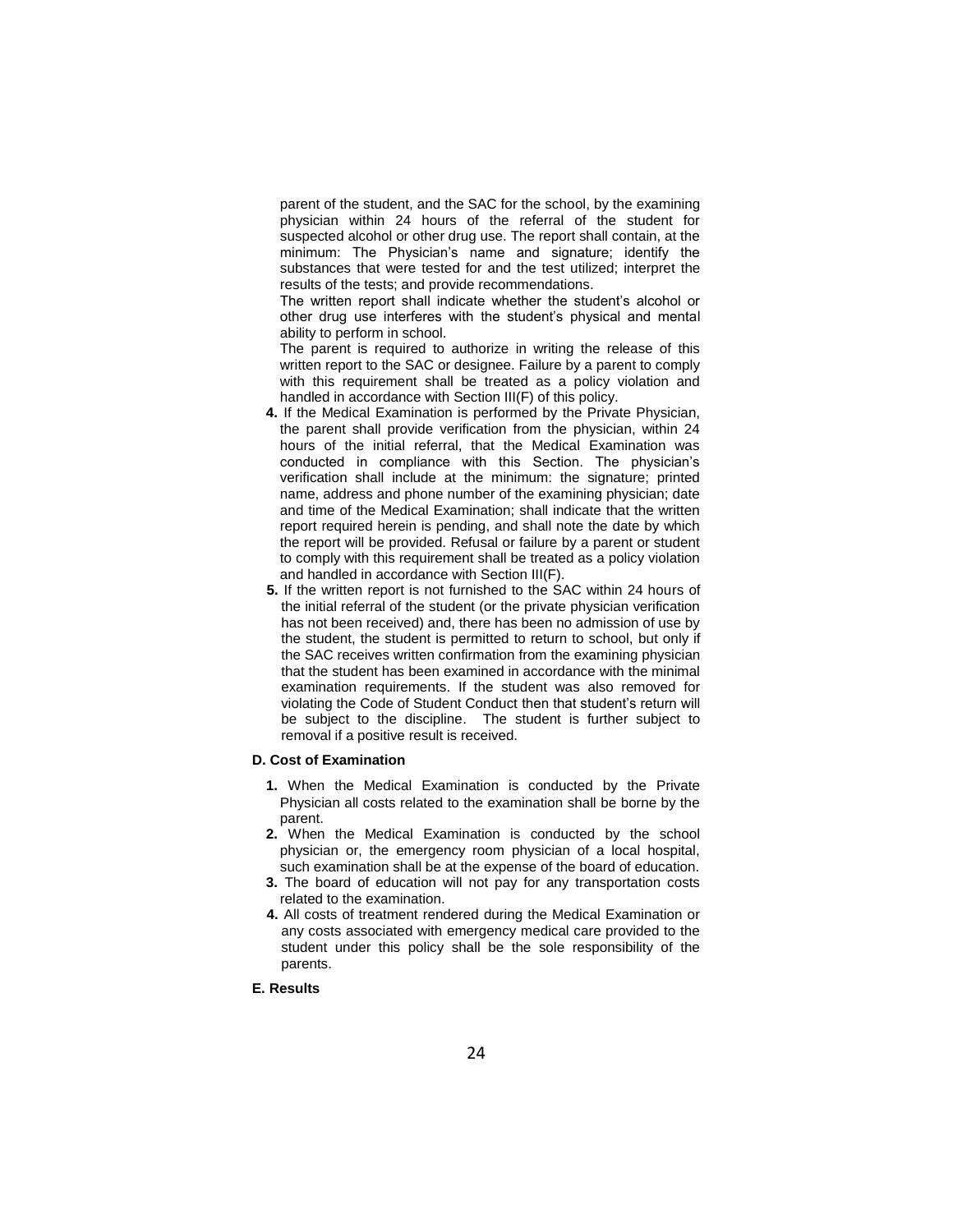#### **1. Negative Results:**

If the written report of the Medical Examination, including a copy of the laboratory report, comes back negative, then the student shall be immediately returned to school. A referral to the SAC may be made to more closely examine the behavioral issues which led to the request for the medical examination, and to rule out the need for further services or evaluations and/or referral.

### **2. Positive Results:**

- **a.** A Positive Result will be either assumed or found when:
	- **i.** a student admits to being under the influence of alcohol or other drug; or
	- **ii.** the results of the Medical Examination confirm that the student was under the influence of alcohol or other drugs; or
	- **iii.** when the student was in possession of a substance; or
	- **iv.** when the student or parent has refused to comply with any provision of this policy, including the refusal to consent to perform the required testing; or
	- **v**. during the time that the results of the Medical Examination are pending and a written report is not available;
	- vi. whenever a test specimen has been deemed to have been altered.
- **b.** When a positive result as to a student's alcohol or drug use, other than anabolic steroid or other performance enhancing drugs, is obtained, the student shall be immediately returned to the care of a parent. Attendance at school shall not resume until the SAC receives the written report of the immediate medical examination verifying that the student's alcohol or other drug use no longer interferes with his or her ability to perform in school.
- **c.** When a positive result as to a student's use of an anabolic steroid or other performance enhancing drug is obtained, the student shall be returned to school, and will be subject to further administrative action, including disciplinary action as outlined in the Athletic Contract and/or as further determined appropriate by the Board of Education in accordance with Board policies. The District's SAC or individuals holding the appropriate endorsements, shall initiate a Referral for Evaluation and Services as set forth in N.J.A.C. 16-4.3(b)(6).
- **d.** Removal of a student with a disability shall be made in accordance with N.J.A.C. 6A:14-2.8 and only after the incident has been discussed with the student's Case Manager.
- **e.** If the student is at home pending the results of the Medical Examination and/or after the student returns to school after receiving a positive result, an Alcohol Or Other Drug Assessment and/or Referral for Evaluation and Services and other evaluations recommended by the District's SAC or principal or chief school administrator may be conducted to make a determination of a student's need for program and services which extend beyond the Student Assistance Program.
	- **i.** This assessment shall include a reasonable investigation of the situation for the purpose of making a determination of the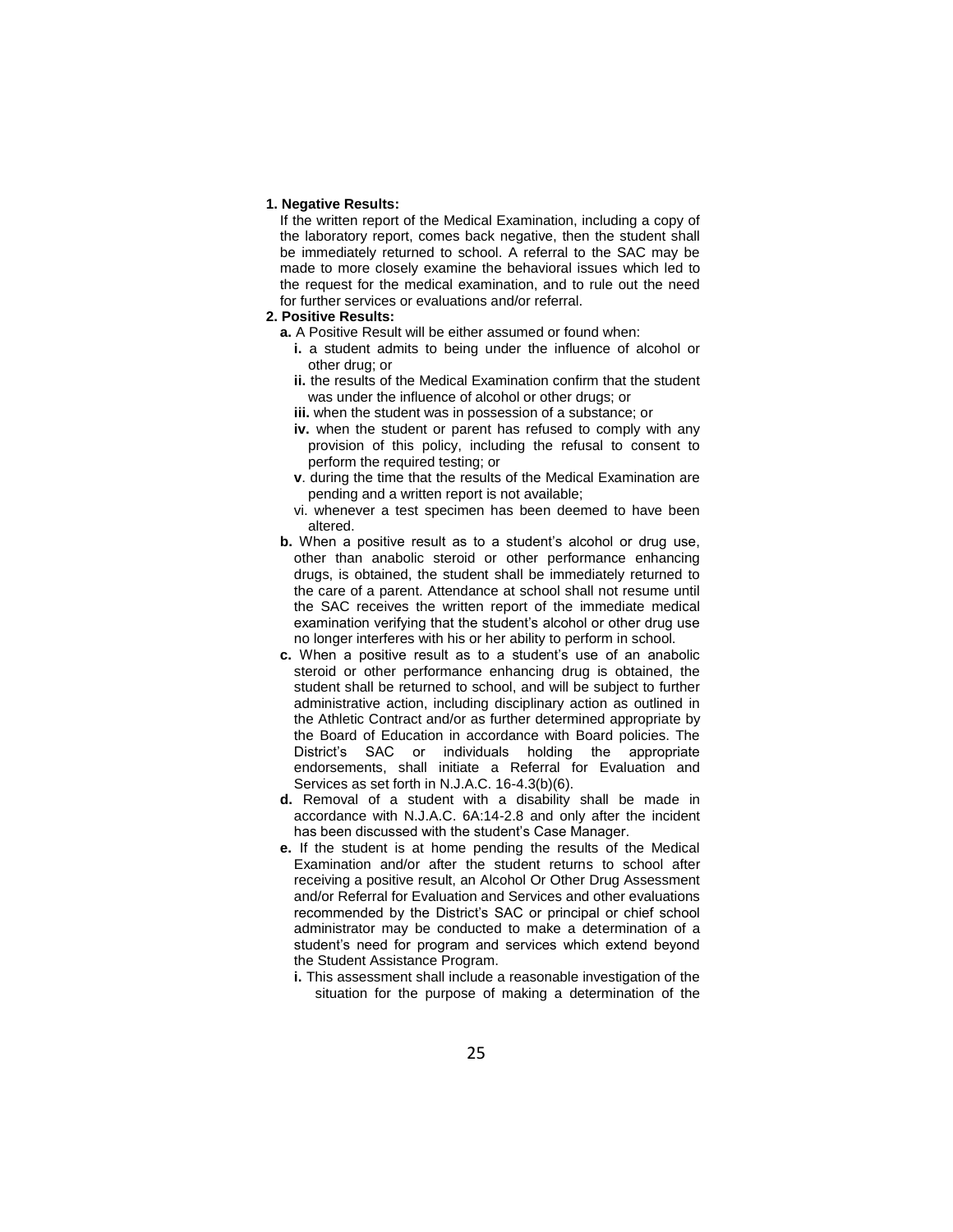student's need for educational programs, supportive services or treatment that extend beyond the general school program by virtue of the use of alcohol, drug or anabolic steroid or other performance enhancing drugs by the student.

- **ii.** The assessment and/or evaluation shall be performed by an appropriately certified or licensed professional.
- **iii.** In developing the assessment and/or evaluation process, the SAC shall confer and consult with community agencies licensed by the New Jersey Department of Human Services, Division of Addiction Services, appropriate out-of-State agencies and/or private practitioners to ensure appropriate evaluation, referral and continuity of care for the student being assessed or evaluated.
- **iv.** The findings of the assessment and/or additional evaluations alone shall not be used to prevent a student from attending school.

### **F. Discipline**

The Board prohibits the use, possession, and/or distribution of alcohol or other drugs on school grounds, including on school buses or at school-sponsored functions according to N.J.S.A. 18A:40A-9, 10, and 11.

A student who uses, possesses, or distributes alcohol or other drugs will be subject to discipline in accordance with the district's Code of Student Conduct. School authorities also have the authority to impose a consequence on a student for conduct away from school grounds in accordance with the provisions of N.J.A.C. 6A:16-7.5 substance, on or off school premises, will be subject to discipline. Discipline will be graded to the severity of the offenses, the nature of the problems and the student's needs. Discipline may include suspension or expulsion. The Board will establish consequences for a student not following through on the recommendations of an evaluation for alcohol or other drug abuse and related behaviors. The Superintendent and/or designee will notify the appropriate law enforcement agency pursuant to N.J.A.C. 6A:16-6.3(a).

#### **G. Non-Compliance**

- **1.** A parent's refusal or failure to comply with any provisions of this policy including those provisions requiring their consent or permission, shall be treated as a violation of the Compulsory Education Act, pursuant to N.J.S.A. 18A:38-25, 38-31 and child neglect laws pursuant to N.J.S.A. 9:6-1 *et seq.*
- **2.** A student's refusal or failure to comply with any provision of this policy shall be treated as a violation of this policy and the Student Code of Conduct and handled in accordance with the discipline procedures hereunder.
- **3.** In the case of parent/student non-compliance, the student may be excluded from school and placed in an alternative educational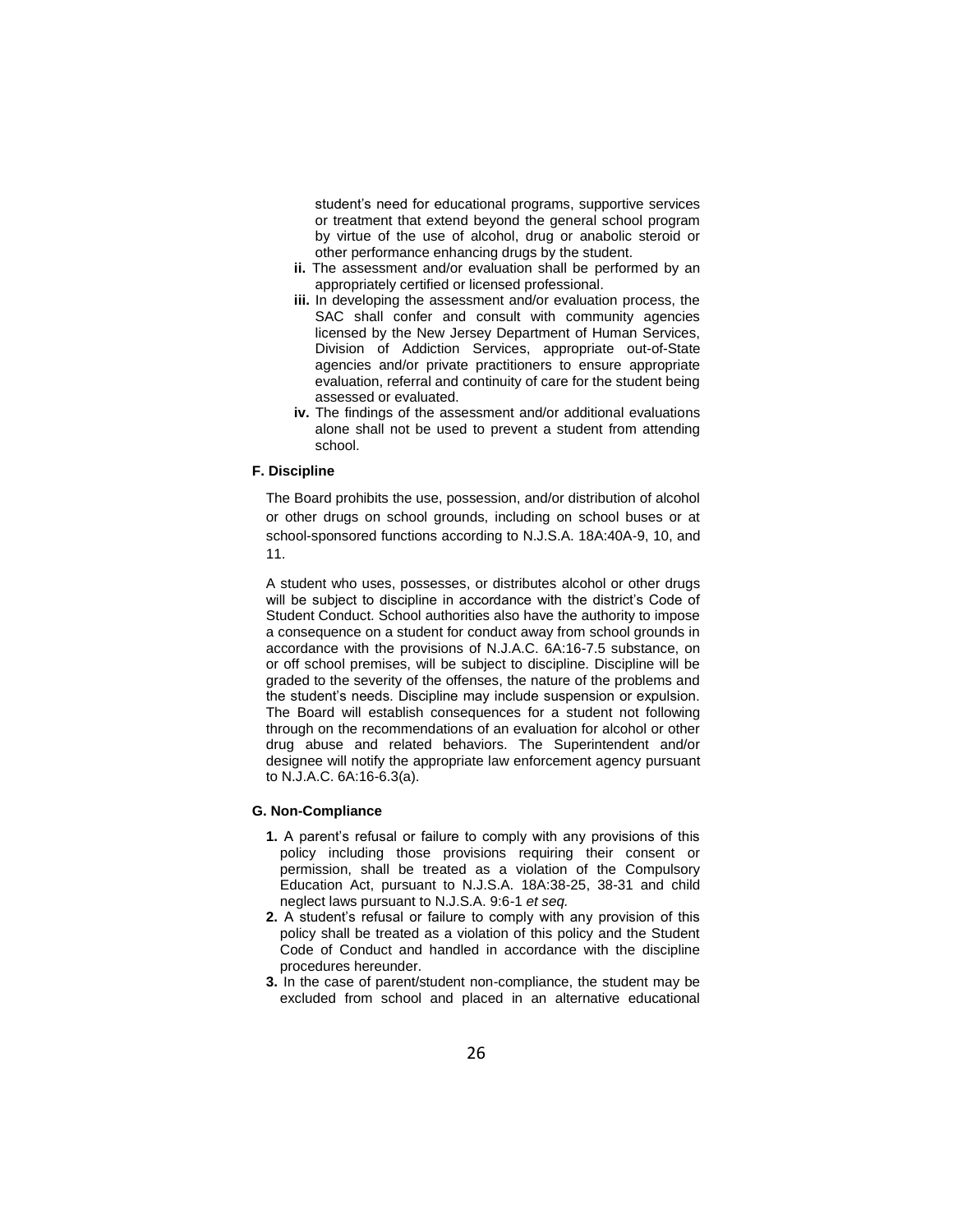placement. Attendance at school shall not resume until compliance with the provisions of this Policy have been met.

**4.** Right to Appeal:

Any parent may appeal any action taken against their child pursuant to this policy, first to the Chief School Administrator and if no resolution is had, to the Board. Such appeal must be in writing and signed by the parent.

### **H. Referral for Treatment**

If at any time it is determined the student's use of alcohol or other drugs presents a danger to the student's health and well-being, the SAC, or individuals who hold the appropriate endorsements on the Educational Services Certificate, and who are trained in alcohol and other drug abuse treatment referral, shall initiate a referral for alcohol or other drug abuse treatment.

### **I. Educational Support**

- 1. The District may provide additional educational support services as determined by the SACs in conjunction with the RtI/CORE team.
	- **i.** Additional Intervention and Referral Services or RtI interventions may be provided upon the recommendation of the CORE team and or SAC.

# **2. Outreach to Parents**

The Board will provide an annual parent training program/awareness program in accordance with the provisions of N.J.S.A. 18A:40A-16 and 17. to parent(s) or legal guardian(s) of students. The Superintendent is directed to develop the program in consultation with local agencies recommended by the Commissioner and to offer the program at times and in places convenient to parent(s) or legal guardian(s) on school premises or in other suitable facilities.

### **J. Prohibition of Student's Use or Possession of Tobacco or Other Smoking Paraphernalia**

- **1.** The use or possession by students of tobacco, tobacco products, as defined in Section B 1c, or smoking paraphernalia on school district property or facilities, in school buildings, on school buses, or at school district sponsored events is prohibited by law. While on school property, buses or at school sponsored events, students shall not possess cigarettes, or other smoking materials such as tobacco, pipes, vaporizers, vaporizer oils or liquids, E-cigs, cigarette rolling papers or cigarette lighters.
	- **a.** Offenders shall be subject to disciplinary action and a referral to the SAC. Discipline shall escalate for repeated violations.
	- **b.** Upon the first offense, complaints shall be filed in municipal court against offenders for violation of ordinances or laws prohibiting smoking on school premises and offenders shall be subject to fines and penalties imposed under such laws and ordinances.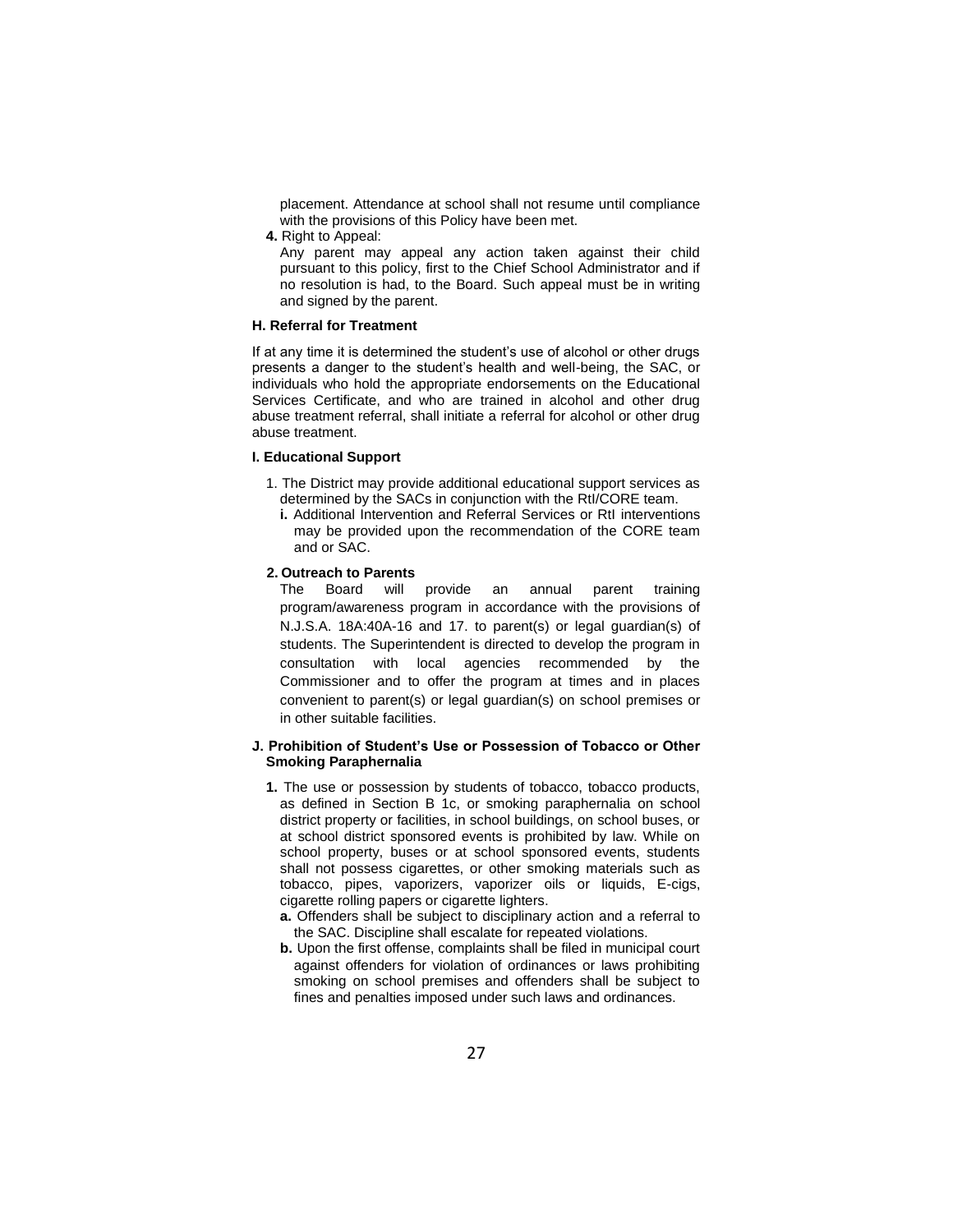- **2.** There shall be no smoking or use of smokeless tobacco, or tobacco products or vaporizers, vaporizer oils or liquids by anyone at anytime, anywhere on Board property, i.e., buildings, grounds or transportation vehicles supplied by the Board. In addition, students are prohibited from smoking or using smokeless tobacco, or tobacco products or vaporizers, vaporizer oils or liquids at events sponsored by the Board away from school. Separate policy prohibits students from leaving school grounds during the school day for any reason, including smoking.
- **3.** The building principal or designee shall be responsible for enforcement of the prohibition against student use or possession of tobacco, tobacco products, or vaporizers, vaporizer oils or liquids or smoking paraphernalia. All students are advised that school authorities will take all reasonable steps to prevent the possession or use of tobacco, tobacco products or smoking paraphernalia on school property, buses or at school sponsored events and to discipline those who violate this prohibition. When there is reason to believe that inspection of a student's person or property is warranted the principal or designee shall authorize search and seizure procedures of the student's person, locker and belongings in accordance with the provisions of Section VI of this policy.

### K. **Anabolic Steroids**

- 1. Whenever any teaching staff member, certified or non-certified school nurse, athletic coach or other educational personnel, has reason to believe a student has used or may be using anabolic steroids, that person shall report the matter in accordance with N.J.A.C. 6A:16-4.3(b)1.
- 2.All steps in Section III shall be followed with the exception the medical examination does not need to occur immediately in accordance with N.J.A.C. 6A:16-4.3(b)1.

#### **L. Incident Reporting**

Any school employee who observes or has direct knowledge or reports a student for suspicion of being under the influence or in possession of alcohol, tobacco or other drugs, according to the requirements of N.J.S.A. 18A: 40A-12 and N.J.A.C. 6A: 16-4.3, shall submit a report describing the incident to the school principal, in accordance with N.J.S.A. 18A: 17-46.

- **1.** The report shall be on a form adopted for such purposes by the district board of education.
	- **i.** The form shall include all of the incident detail and offender information that are reported on the Electronic Violence, Vandalism, Substance Abuse Incident Reporting System.
- **2.** For each incident report of a student for suspicion of being under the influence or in possession of alcohol, tobacco or other drugs, the principal shall: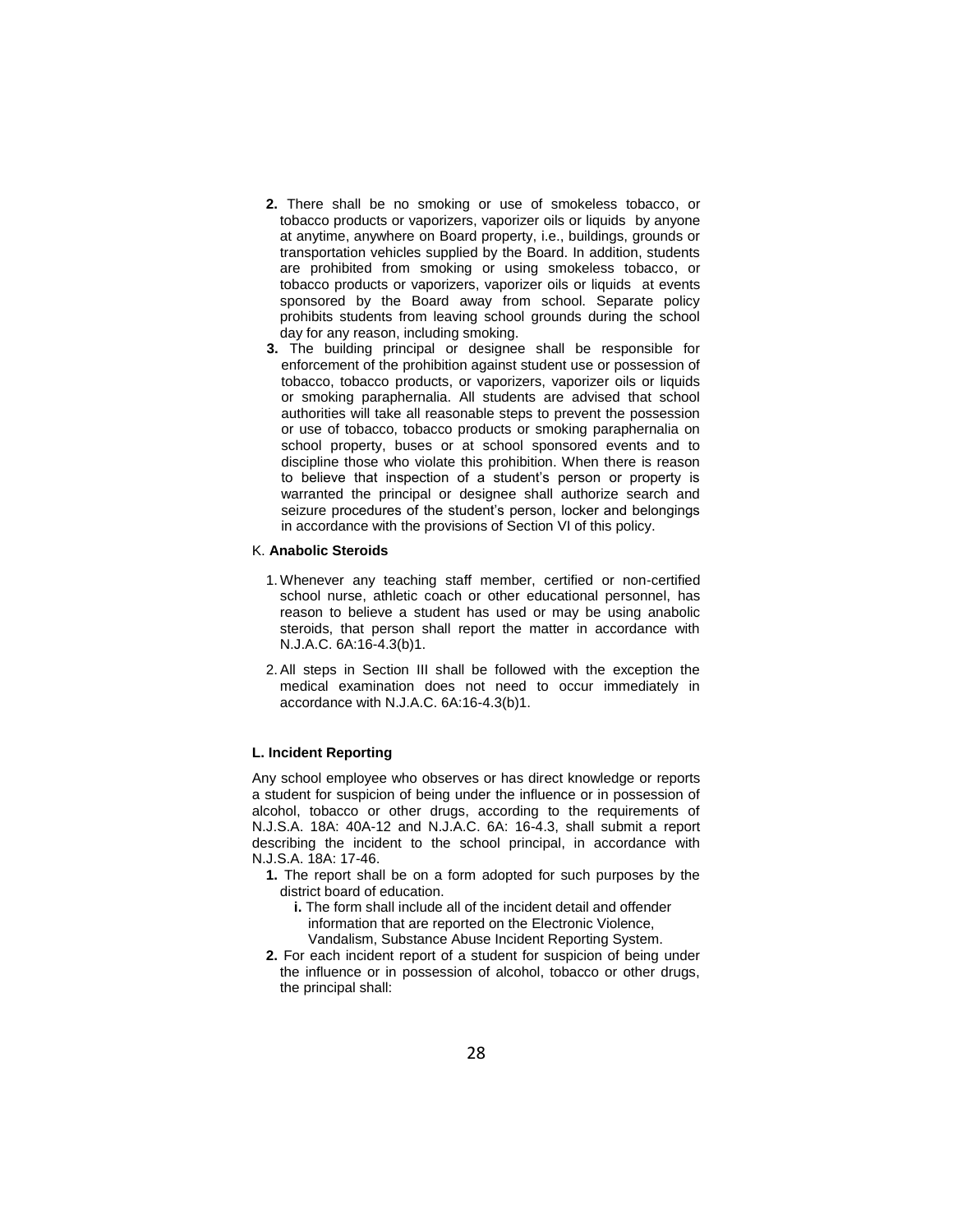- **i.** Review the incident report for accuracy in indicating the incident type, offender information, student demographics and incident location;
- **ii.** Forward a copy of the incident report to the chief school administrator; and
- **iii.** Notify the chief school administrator of the action taken regarding the incident.
- **3.** The Board shall not discharge or subject to any manner of discrimination any school employee who files a report pursuant to this section.

### **M. Reporting Liability**

Any educational or non-educational school staff member who in good faith reports a student to the principal or his or her designee, in compliance with the provisions of this Policy, shall not be liable in civil damages as a result of making such a report.

In response to every report by an educational staff member or other professional of suspected alcohol or other drug use, the principal or designee shall comply with the provisions of this policy.

# **IV. CONTINUITY OF CARE SERVICES**

**A.** The purpose of the continuity of care component of the program shall be to:

- **1.** Assist with the provision of educational programs and services for students in treatment; and
- **2.** Plan and provide supportive services for students who are returning from treatment.
- **B.** The District will be guided by and support recommendations for care and treatment made as the result of an Alcohol or Other Drug Assessment or Evaluation. The Board also recognizes that returning students need direction and support to maintain the expectations of the school district. Accordingly, in order to provide continuity of care services, and as a condition of resuming attendance at the school, the school district may require the student to:
	- **1.** Participate in individual and/or support group counseling offered by the SAC;
	- **2.** Participate in a treatment program when recommended by appropriately certified or licensed professionals who make a positive determination of a student's need for program and services which extend beyond the general school program; and
	- **3.** Cooperate with the recommendations made by appropriately certified or licensed professionals. A failure to so cooperate will be deemed non-compliance for the purposes of this policy

### **V. LAW ENFORCEMENT OPERATIONS, ALCOHOL AND OTHER DRUGS**

**1.** The Board recognizes its responsibility to ensure continuing cooperation between school staff and law enforcement authorities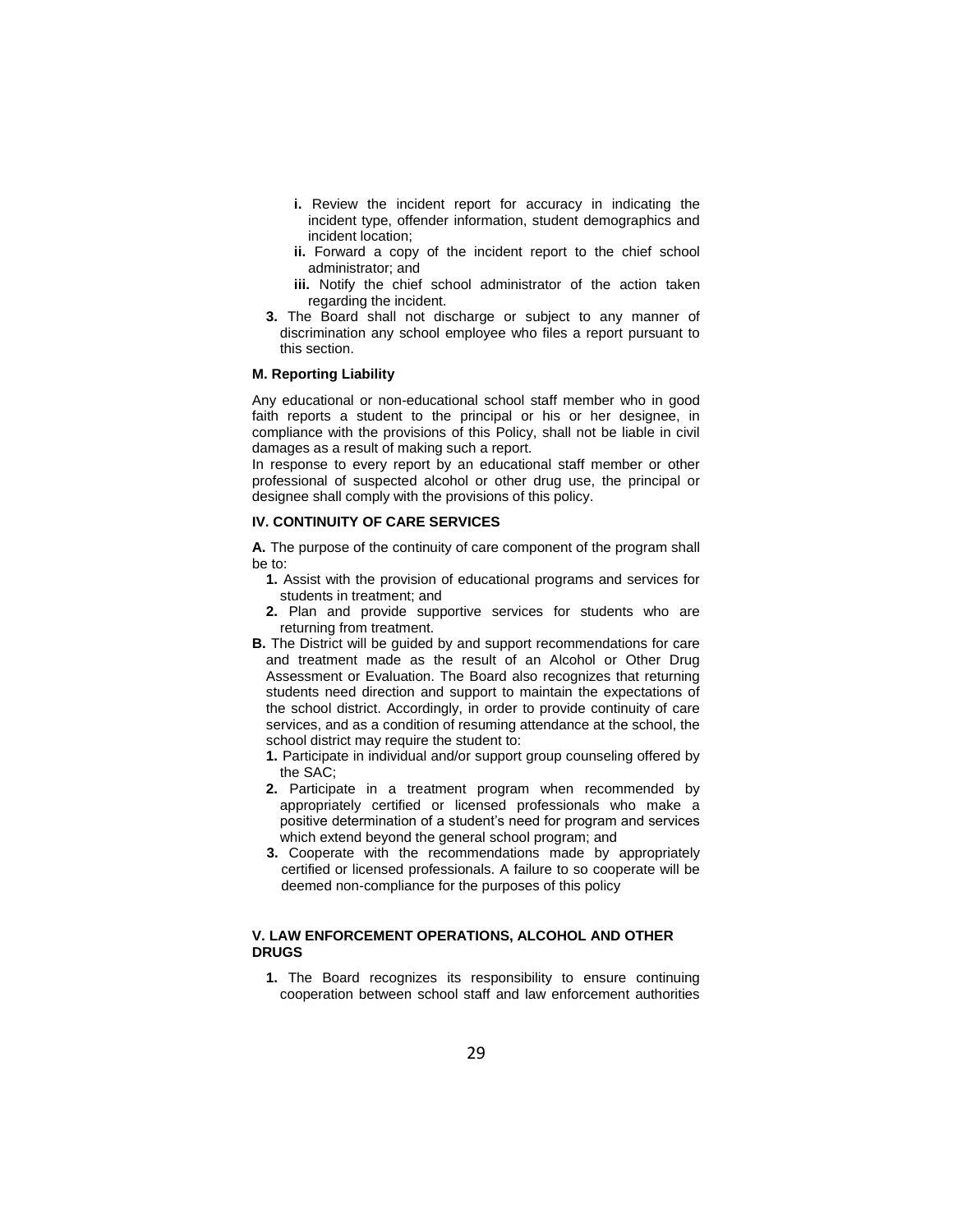in matters relating to the use, possession, and distribution of alcohol, other drugs and/or paraphernalia on school property. The Board further recognizes its responsibility to cooperate with law enforcement authorities in planning and conducting law enforcement activities and operations on school property. Therefore, the Board shall meet with the chief school administrator and the chief of police annually to review and sign off on the understanding of the Uniform State Memorandum of Agreement between Education and Law Enforcement Officials as revised from time to time and the effectiveness of this Policy and the procedures adopted hereunder. This document shall be consistent with the format and content established by the Attorney General and the Commissioner of Education.

#### **2. Undercover Operations**

The chief school administrator may request that law enforcement authorities conduct an undercover operation in a particular school if he/she has reason to believe that alcohol or other drug trafficking is occurring in a school and that a less intrusive means of law enforcement intervention would be ineffective. The chief school administrator and building principal shall not discuss any aspect of the undercover operation until authorized to do so by law enforcement authorities.

The chief school administrator and principal shall cooperate with law enforcement authorities in the planning and conducting of undercover school operations. Upon completion of an undercover operation, and with the consent of the appropriate law enforcement authority, the chief school administrator shall report to the Board regarding the nature and results of the operation.

## **3. Summoning Law Enforcement Authorities Onto School Property For The Purpose Of Conducting Investigations, Searches, Seizures And Arrests**

Any school employee who has reason to believe any student or staff member is distributing substances or substance paraphernalia on school premises shall report same to the chief school administrator, principal or designee. The chief school administrator, principal or designee shall determine whether a further report the appropriate law enforcement agency is warranted. If, after consultation with the law enforcement official, it is determined that further investigation is necessary, the chief school administrator shall cooperate with the law enforcement authorities in accordance with the law and the administrative code. He/she shall provide the officials with a room in an area away from the general student population in which to conduct their law enforcement duties. If law enforcement officials do not choose to investigate the incident, the chief school administrator may continue the investigation to determine if any district rules have been violated and whether any discipline is appropriate. If an arrest is necessary, and no exigent circumstance exist, every effort shall be made to enable law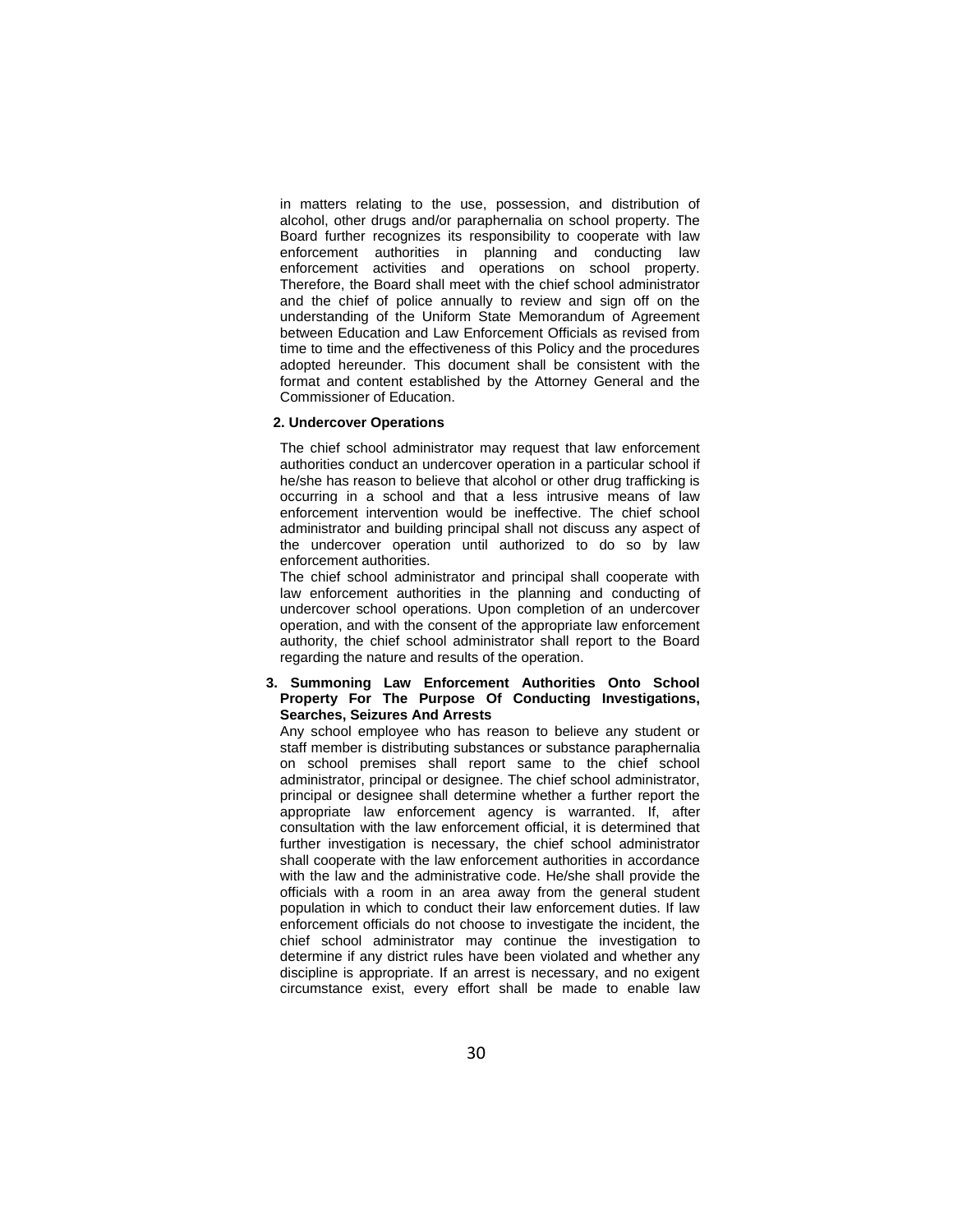enforcement personnel to carry out the arrest in a manner that is least disruptive to the educational environment. The chief school administrator, principal or designee shall immediately notify the student's parent whenever a student is arrested for violating any laws.

Whenever the chief school administrator, or designee has summoned the police to a school, the reason the police were summoned and any pertinent information should be reported to the Board at its next regular meeting.

# **4. Police Presence at Extracurricular Activities**

The chief school administrator is hereby authorized to contact the appropriate law enforcement agency and arrange for the presence of an officer(s) when he/she deems their presence necessary to deter illegal alcohol or other drug abuse or trafficking or to maintain order or crowd or traffic control at a school function.

### **VI. STUDENT SEARCHES, POSSESSION AND/OR DISTRIBUTION, AND SECURING PHYSICAL EVIDENCE**

# **1. Student Searches:**

The principal or their designee may conduct a search of a student's person or belongings if the school official has a reasonable suspicion that the student is in possession of controlled dangerous substances, anabolic steroids or alcoholic beverages or other substance as defined in this policy. This search may include, but is not limited to, a student's person, locker, belongings, or vehicle and shall comply with all legal standards as prescribed by statute, regulation and case law.

### **2. Possession and/or Distribution:**

- **a.** If as a result of the search, alcohol or other drug or item believed to be a controlled dangerous substance, including anabolic steroids, or drug paraphernalia is found on or in the student's or school's property, including a school bus, or at a school function, the individual discovering the item shall immediately notify and turn over the item or paraphernalia to the principal or designee**.** 
	- **1.** The principal or their designee shall immediately notify the chief school administrator who in turn shall notify local law enforcement official designated by the county prosecutor to receive such information.
	- **2.** Securing Physical Evidence:

The principal or their designee shall ensure that the alcohol or other drug item or paraphernalia is safeguarded from further use and destruction, labeled and secured in a locked cabinet until turned over to local law enforcement.